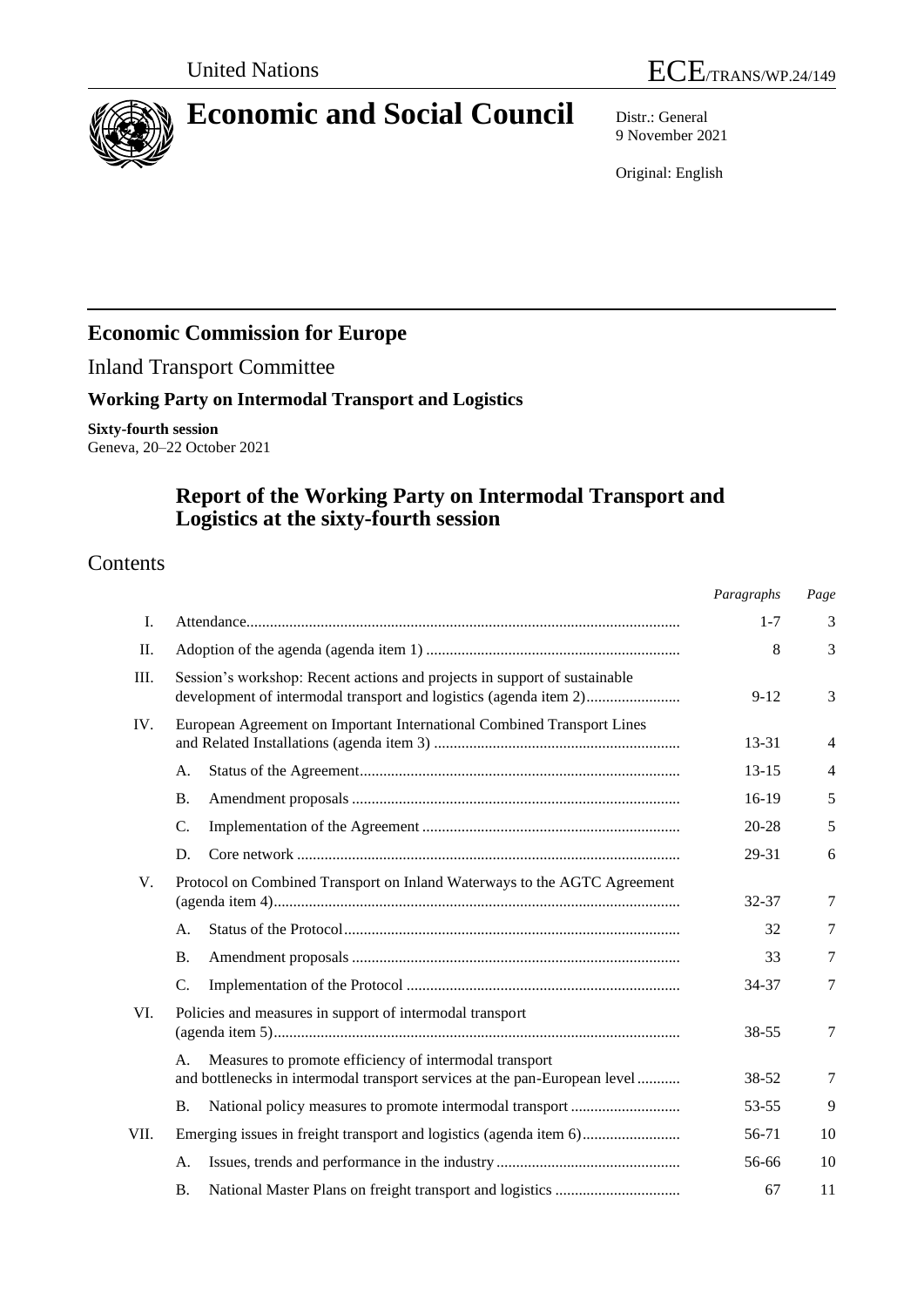|           | C.                                                                                                                                         | 68-70 | 11 |
|-----------|--------------------------------------------------------------------------------------------------------------------------------------------|-------|----|
|           | D.                                                                                                                                         | 71    | 12 |
| VIII.     | Code of Practice for Packing of Cargo Transport Units                                                                                      | 72-77 | 12 |
| IX.       | Activities of the ECE Inland Transport Committee and                                                                                       | 78-79 | 13 |
| X.        |                                                                                                                                            | 80-82 | 13 |
| XI.       |                                                                                                                                            | 83    | 13 |
| XII.      | 84                                                                                                                                         |       |    |
| XIII.     | 85                                                                                                                                         |       | 14 |
| Annex I   |                                                                                                                                            |       |    |
|           | European Agreement on Important International Combined Transport Lines<br>and Related Installations (AGTC Agreement) - Amendment proposals |       | 15 |
| Annex II  |                                                                                                                                            |       |    |
|           |                                                                                                                                            |       | 19 |
| Annex III |                                                                                                                                            |       |    |
|           | Terms of reference of the Working Party                                                                                                    |       | 20 |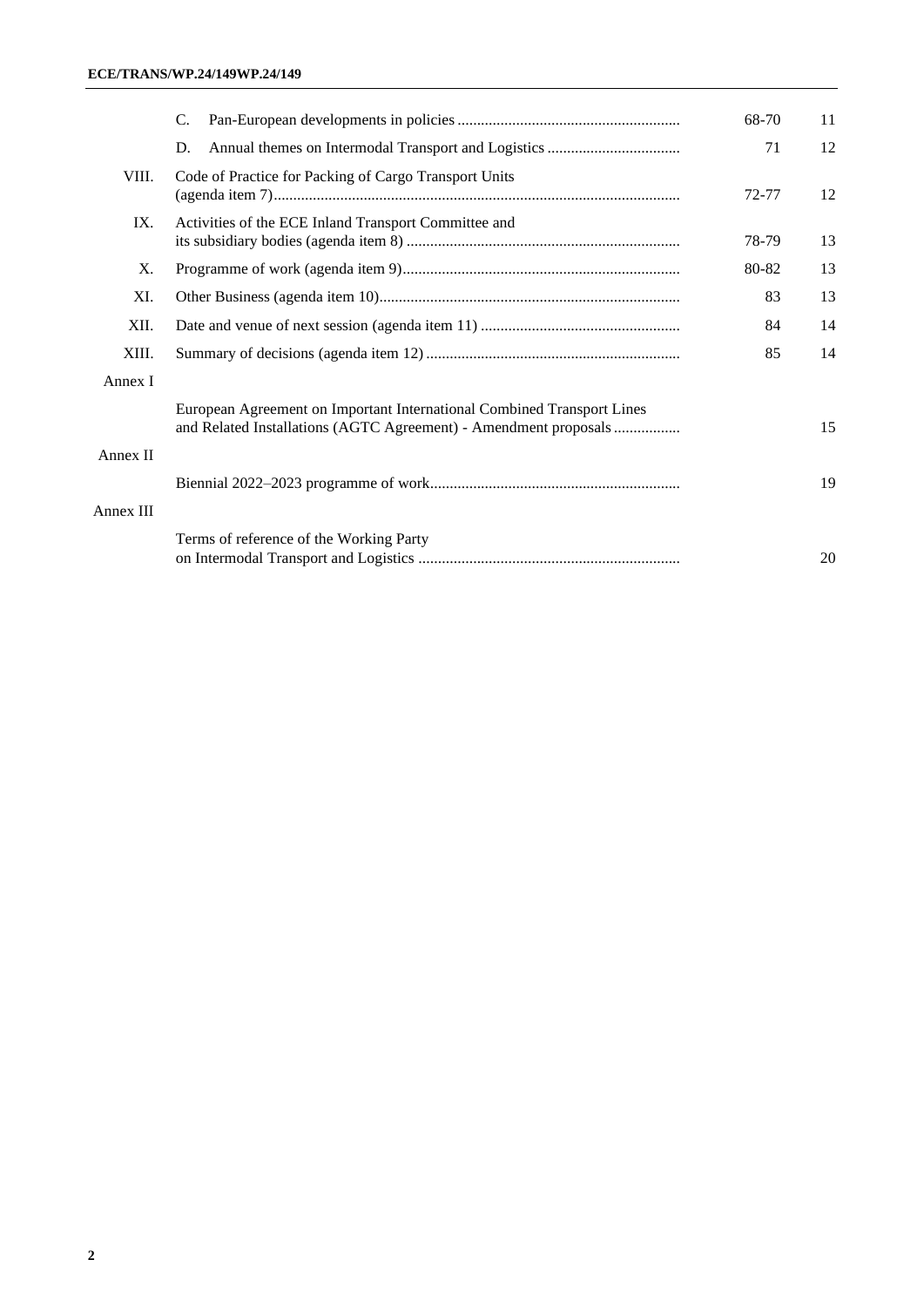### **I. Attendance**

1. The Working Party on Intermodal Transport and Logistics (WP.24) held its sixty-fourth session from 20 to 22 October 2021. It was held as a hybrid meeting with participation in-person at the Palais des Nations in Geneva and virtual participation through Interprefy platform with the simultaneous English-French-Russian interpretation. The meeting was chaired by Ms. Julia Elsinger (Austria).

2. The session of the Working Party was attended by the following Economic Commission for Europe (ECE) member States: Austria, Azerbaijan, Czech Republic, Finland, France, Georgia, Germany, Greece, Hungary, Lithuania, Russian Federation, Switzerland and Ukraine. The following United Nations specialized agency was present: International Labour Office (ILO).

3. The European Union (EU) was represented.

4. The following intergovernmental organization was present: International Union of Railways. The following non-governmental organizations was represented: International Road Transport Union (IRU).

5. The following non-governmental organizations were present: Brough Marine Limited, International Federation of Freight Forwarders Associations, Motorists Services Organisation of Zimbabwe.

6. The representatives from the private sector were from Ady, Hupac Intermodal SA, JSC UTLC ERA and Lineas and Schweizerische Trassenvergabestelle TVS. Independent experts from ETS Consulting and La Plate-Forme Intermodale were present.

7. Representatives of the academia attended sector attended the session at the invitation of the secretariat: Institute for Construction and Infrastructure Management, Moscow State University, Russian University of Transport, Wegener Center for Climate and Global Change of University of Graz.

### **II. Adoption of the Agenda (agenda item 1)**

8. The Working Party on Intermodal Transport and Logistics (WP.24) adopted the agenda for its sixty-fourth session as contained in ECE/TRANS/WP.24/148.

### **Documentation**

ECE/TRANS/WP.24/148

### **III. Session's workshop: Recent actions and projects in support of sustainable development of intermodal transport and logistics (agenda item 2)**

9. WP.24 held, in the framework of its current session, a workshop on recent actions and projects in support of sustainable development of intermodal transport and logistics.

10. The workshop was founded on the consideration that availability of good practice and knowledge in the implementation of specific actions and measures as well as understanding the positive impact they had on the sector can be a valuable input for governments and national experts in prioritizing their own work for further advances in the sector. The workshop also built further on the actions and measures included in the Handbook for national master plans for freight transport and logistics.

11. Background information on the workshop and its programme is contained in Informal document No.1 (Oct 2021).

12. The workshop considered various measures and solutions to increase the freight transport and logistics sector's efficiency, enhance its environmental performance, create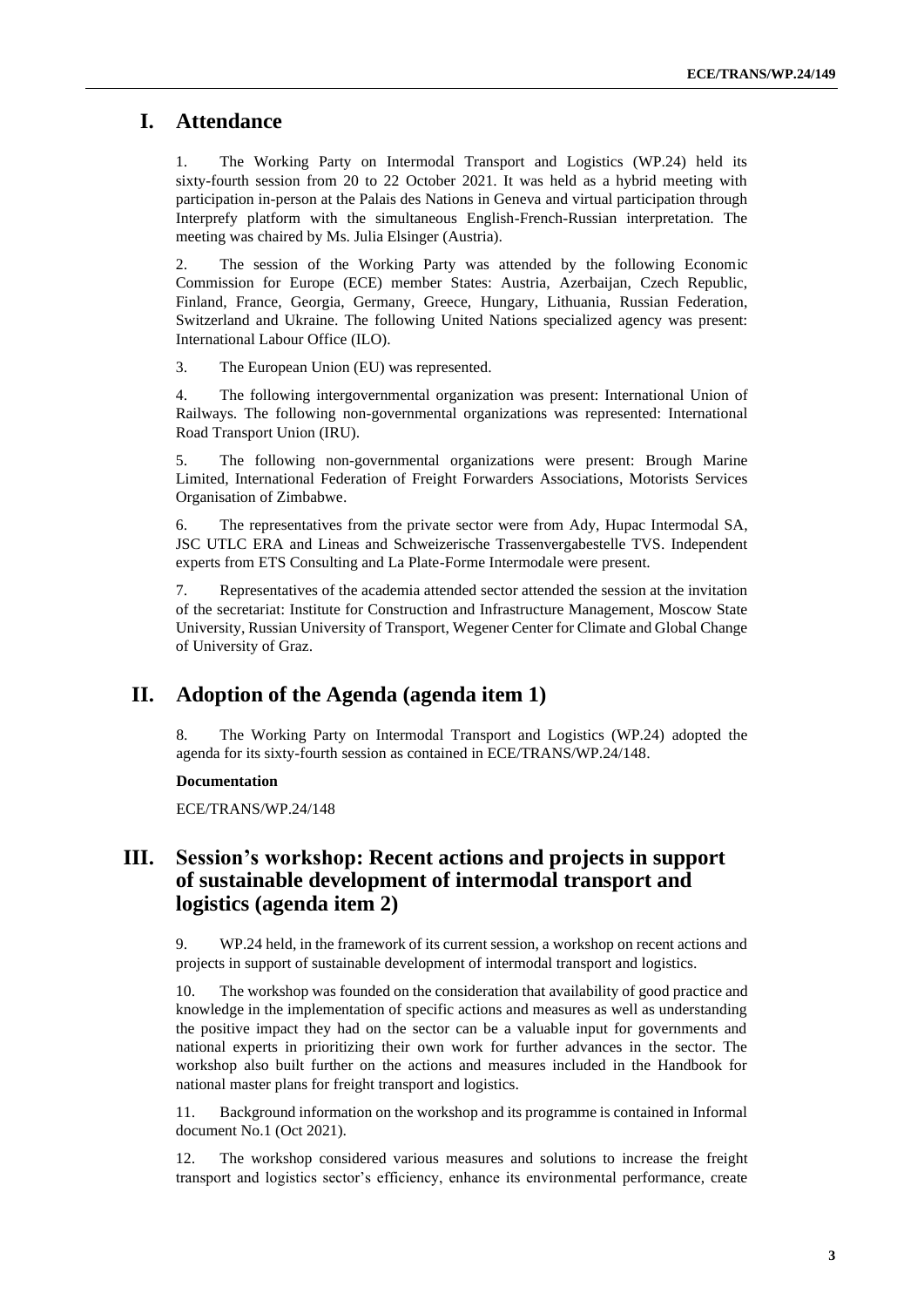decent jobs, improve professionalism and workers' competences and increase resilience. The workshop agreed that:

- Intermodal transport with railway as its backbone is the solution to make freight transport become more climate neutral;
- Rail transport needs to change to become borderless, flexible, seamless, faster and easier;
- Solutions do exist to transform the sector through standardization, digitalization, automation, or increase in interoperability. The transformation also requires investment in adequate standardized infrastructure both on railway lines as well as terminals;
- Achieving the infrastructure parameters in terms of train length, weight and loading gauge across complete corridors or networks is a must to increase the efficiency of rail transport and make it more competitive vis-à-vis road transport. The implementation of agreements such as the European Agreement on Important International Combined Transport Lines and Related Installations (AGTC) appear still valid;
- Understanding the future demand for rail capacity, plan for it and establish a fund for adequate enhancement and for its necessary maintenance are essential;
- Decent employment and gender equality have not yet been achieved in the sector. More focus and attention should be given to assess these elements in the rail and intermodal sectors;
- Knowledge and training gaps exist in particular on intermodal transport. Future transport staff, if inadequately trained, would not be able to foster the development of intermodal transport. This needs to change, all levels of education need to be equipped with learning material and tools on intermodal transport;
- Intermodal and rail transport will fail to deliver on its role if they are not made resilient;
- Bypass lines should be determined for the main rail lines or corridors so that traffic would not be fully disrupted in case of emergencies or unpreventable incidents. Preparedness for effective contingency situation management should be improved;
- Investment decisions for achieving resilience should be based on systematic methodologies that help optimally improve resilience taking into consideration future uncertainties;
- Encouraging resilience investment also requires the elaboration of a business case for resilience – understating the costs of inaction leading to potential disruption or damage versus costs of resilience investment;
- Achieving more flexibility in intermodal transport based on rail is also a crucial response measure to support more elasticity in supply chains.

#### **Documentation**

Informal document No.1

### **IV. European Agreement on Important International Combined Transport Lines and Related Installations (agenda item 3)**

### **(a) Status of the Agreement**

13. The secretariat informed WP.24 of no change to the status AGTC which had 33 Contracting Parties at the time of the sixty-fourth session. Detailed information on the AGTC is available at www.unece.org/trans/wp24/welcome.html.

14. WP.24 had initiated a process at its sixty-second session to clarify issues and inconsistencies identified by the secretariat in preparation of a new consolidated version of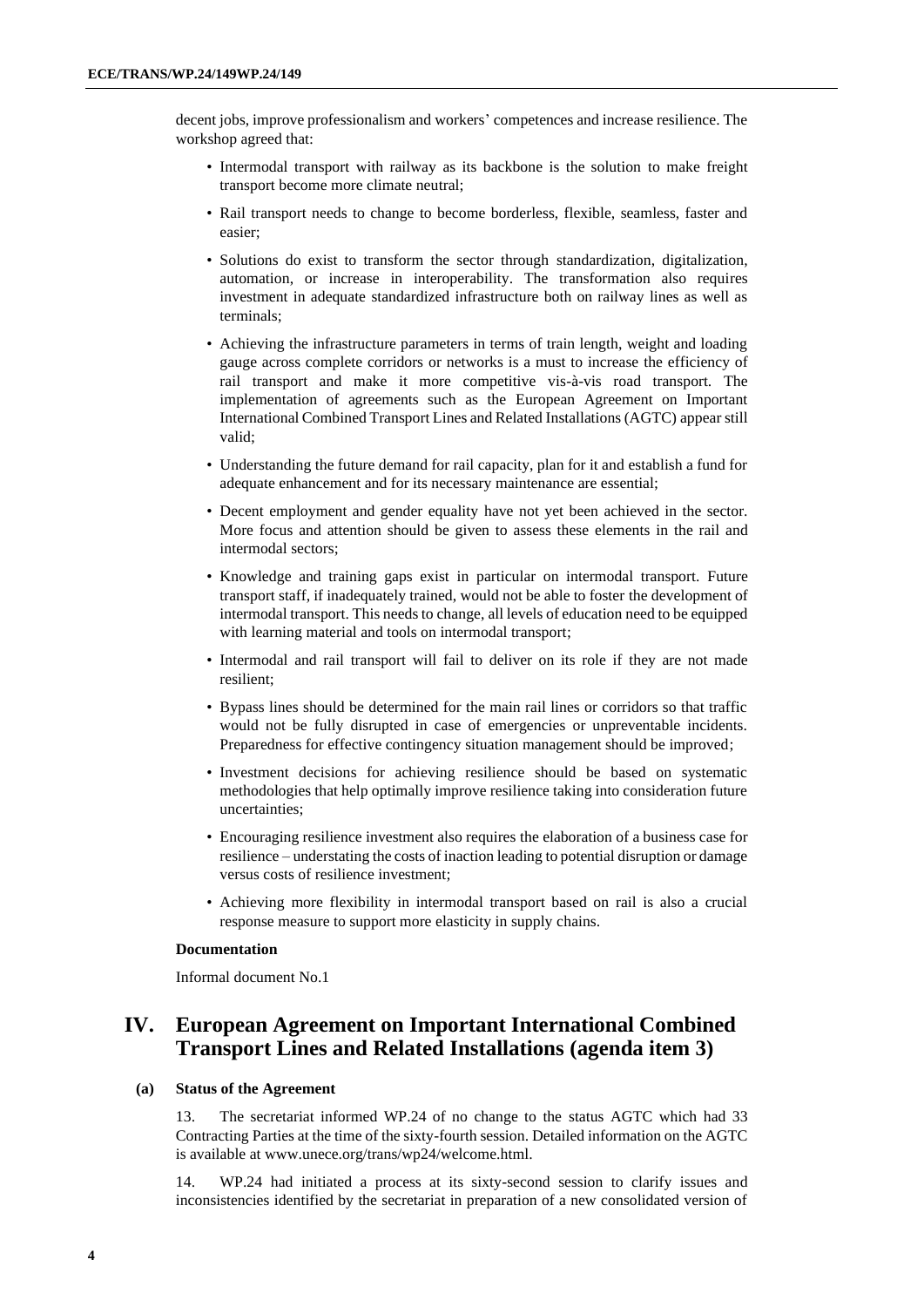the AGTC (inconsistencies between adopted amendment proposals and the consolidated text and inconsistencies arising from the adopted amendment proposals). In this process, the secretariat had been requested to establish communication with the Contracting Parties concerned and clarify the issues. At the previous session, WP.24 welcomed the progress of clarification of some issues and requested its secretariat to continue this work on pending issues. At the current session, the secretariat informed WP.24 on its communication with Contracting Parties and updated on issues clarified.

15. WP.24 took note of the further progress in the clarification of issues. It welcomed the information that communication was established with almost all concerned Contracting Parties. It requested the secretariat to continue the clarification process on issues that remain pending. The secretariat was also requested to get in contact with Contracting Parties and at the same time the European Union (EU) member states to explore if differences established between the AGTC and the Trans-European Transport Network (TEN-T) railway lines and related installations (see further item  $IV(c)$ ) require updates to the AGTC through the relevant amendment procedure.

#### **(b) Amendment proposals**

16. The secretariat informed WP.24 about the issuance of the depository notification on 9 September 2021 confirming the acceptance of the amendment proposals adopted by WP.24 at its sixty-third session on 30 October 2020 as contained in the Annex of ECE/TRANS/WP.24/147. This amendment would enter into force on 9 December 2021.

17. Croatia, Poland, Georgia and the Russian Federation presented their proposals for amendments to the AGTC as contained respectively in ECE/TRANS/WP.24/2021/1, ECE/TRANS/WP.24/2021/2, ECE/TRANS/WP.24/2021/3 and ECE/TRANS/WP.24/2021/4.

In accordance with Article 15 of the AGTC, WP.24 considered these amendment proposals and decided as follows:

- Adopted unanimously the proposals from Croatia, Poland and the Russian Federation as proposed; and
- Adopted unanimously the proposal from Georgia with the exception of the proposal to the amendment for the line C-E 99 in Georgia. It was requested that interested Parties consult on it and inform about the results of these consultations at the next meeting.

19. WP.24 asked the secretariat to forward the adopted amendments to the Office of Legal Affairs in New York. For clarity, the adopted amendments are provided in Annex I to this report.

#### **Documentation**

ECE/TRANS/WP.24/2021/1, ECE/TRANS/WP.24/2021/2, ECE/TRANS/WP.24/2021/3, ECE/TRANS/WP.24/2021/4

#### **(c) Implementation of the Agreement**

20. WP.24 had agreed at its sixty-third session to work towards the development of a mechanism through which it could understand the degree of the implementation of the AGTC, not only concerning the designation of the network lines but also their development vis-à-vis the technical standards and performance parameters. The establishment of such a mechanism was also encouraged through the ITC-adopted resolution for strengthening the intermodal freight transport.

21. The secretariat presented a proposal for such a mechanism as provided in ECE/TRANS/WP.24/2021/5. The proposal differentiates between (a) a monitoring mechanism for the AGTC lines and related installations vis-à-vis their technical parameters through creation of an inventory in a Geographical Information System (GIS) environment and its periodic – possibly every  $3$ -years – update through electronic forms, and (b) a mechanism to assess the achievement of the performance targets referred to in the Agreement. The secretariat also recalled the existence of an AGTC inventory in the past as a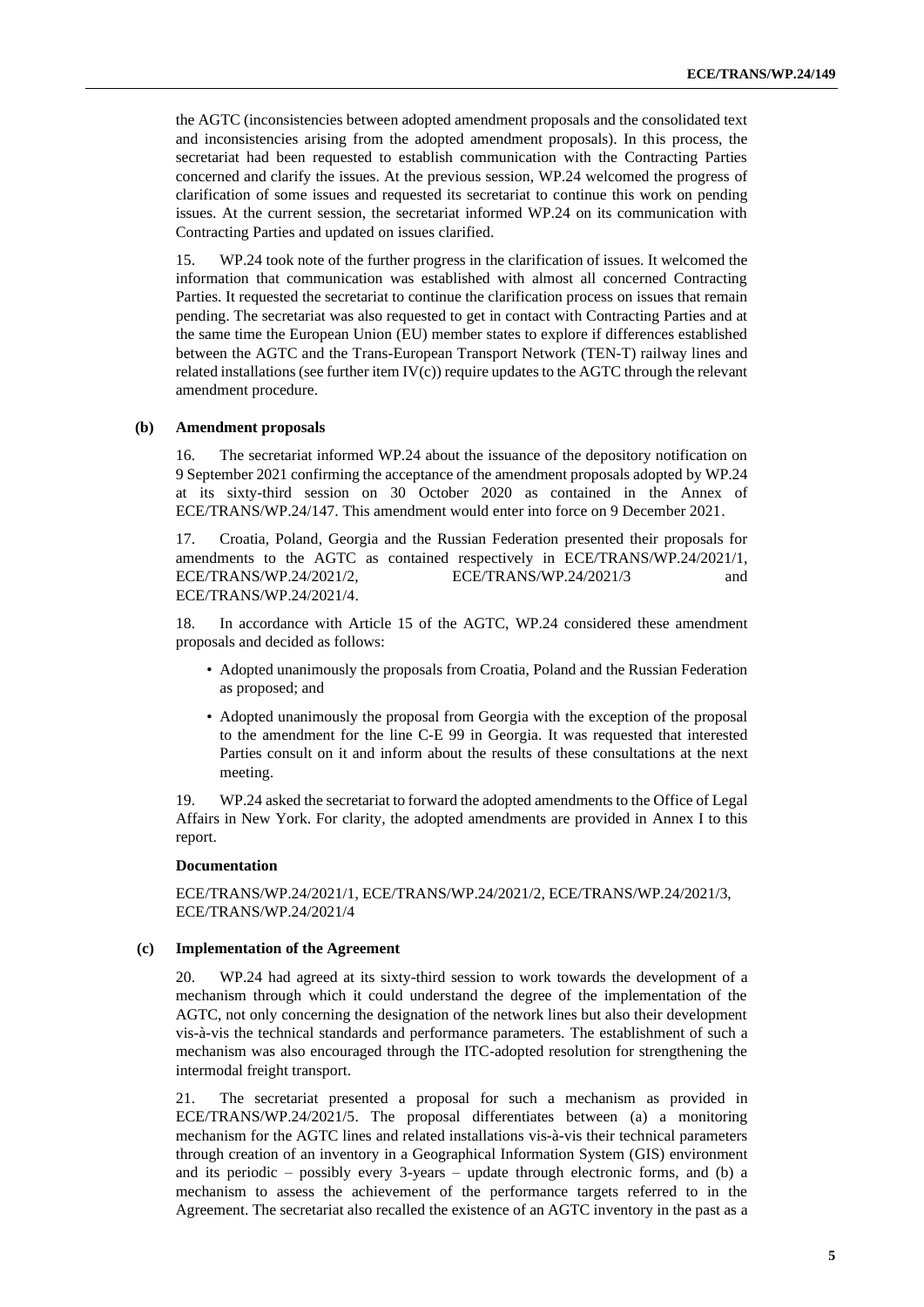"Yellow Book" and invited WP.24 to consider returning to the good practice of maintaining an up-to-date inventory for the AGTC lines and related installations. Finally, the secretariat presented its initial work on digitalizing the AGTC in GIS environment.

22. WP.24, following its consideration of the proposal, agreed to establish the monitoring mechanism for the AGTC lines and related installations vis-à-vis their technical parameters by creating the AGTC inventory in GIS environment. Such a mechanism should be established, if possible, in the period until the sixty-sixth session in 2023. During this time, the data should be pooled into the GIS environment from the existing databases, updating it with data that could not be pooled by using the electronic forms and validating the inventory. The secretariat was requested to manage this process. The secretariat should also report on the progress achieved in setting up the inventory at the next session. Finally, WP.24 confirmed on the interval of 3 years for future updates on changes to the AGTC lines and related installations in the inventory.

23. As far as the mechanism for assessing the achievement of the AGTC performance targets is concerned, WP.24 requested the secretariat to collect information on the availability of data for assessing the performance in order to be in a position to take an informed decision at the next session. More specifically the secretariat should (i) collect, possibly through a survey, information on the availability of relevant performance data in the Contracting Parties, (ii) explore if any such data is collected through the Working Party on Transport Statistics or planned to be collected, and (iii) research what data on performance is made available through various ongoing projects undertaken by various industry associations.

24. Moreover, further to a request at the previous session that AGTC and TEN-T railway lines and related installations as well as their technical standards and operational parameters are compared and presented for discussion at the current session, the secretariat introduced ECE/TRANS/WP.24/2021/6, ECE/TRANS/WP.24/2021/7, ECE/TRANS/WP.24/2021/8, ECE/TRANS/WP.24/2021/9, which present comparisons respectively between TEN-T and AGTC lines, TEN-T and AGTC terminals, TEN-T and AGTC ports and TEN-T and AGTC technical and operational parameters.

25. The Vice-Chair informed WP.24 on the revision process which the TEN-T regulation was undergoing since 2019 and was expected to be finalised before the end of 2021. This revision process for rail aimed at increasing the potential of rail transport and should lead to generating greater use of rail infrastructure.

26. WP.24 took note of the information on the differences between the AGTC and TEN-T for EU member States as well as the brief information on the TEN-T regulation revision process.

27. WP.24 requested the secretariat, in its work on clarifying the necessary updates to the AGTC (see item IV(a)) to explore with Contracting Parties and at the same time the European Union member States if differences established between the AGTC and the TEN-T railway lines and related installations require updates to the AGTC through the relevant amendment procedure.

28. WP.24 also expressed interest to be informed about the results of the TEN-T regulation revision process with regard to aspects of its interest.

#### **Documentation**

ECE/TRANS/WP.24/2021/5, ECE/TRANS/WP.24/2021/6, ECE/TRANS/WP.24/2021/7, ECE/TRANS/WP.24/2021/8, ECE/TRANS/WP.24/2021/9

### **(d) Core network**

29. WP.24 discussed the creation of a core network in the AGTC further to the call in the ITC-adopted resolution for strengthening intermodal freight transport to identify a core intermodal network in the AGTC for which special procedures be put in place for operation during emergency situations including pandemics.

30. WP.24 requested the secretariat to contact AGTC Contracting Parties and request them to identify a line or lines crossing through their territories, which possibly should be given the status of core line on which special procedures would be used in case of emergency.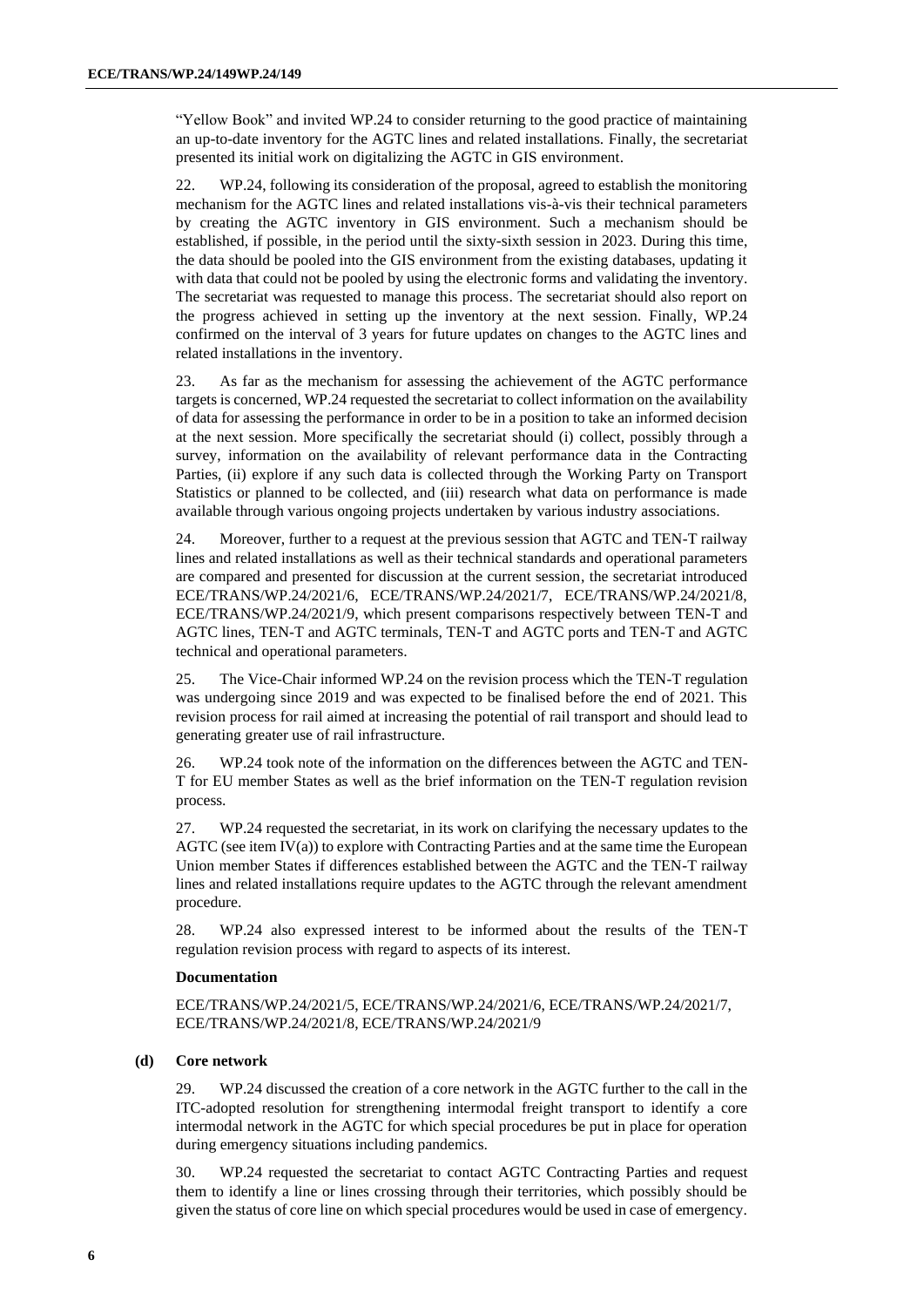31. The Contracting Parties should further be requested to propose what the special procedures should entail.

### **V. Protocol on Combined Transport on Inland Waterways to the AGTC Agreement (agenda item 4)**

### **(a) Status of the Protocol**

32. The secretariat informed WP.24 of no change to the status of the Protocol on Combined Transport on Inland Waterways to the AGTC (AGTC Protocol), which had 9 Contracting Parties at the time of the sixty-fourth session. Detailed information on the AGTC Protocol is available at www.unece.org/trans/wp24/welcome.html.

#### **(b) Amendment proposals**

33. The secretariat informed WP.24 that it had not received any amendment proposals.

### **(c) Implementation of the Protocol**

34. WP.24 had agreed at its previous sessions to first work on a possible mechanism for understanding the implementation of the AGTC, and once such was successfully developed, it would consider preparing a similar tool for the AGTC Protocol.

35. In this regard, the secretariat referred to the so-called Blue Book. It provides an inventory of existing and envisaged standards and parameters of E-waterways and ports in Europe and shows, on a comparable basis, the available inland navigation infrastructure parameters in Europe as compared to the minimum standards and parameters prescribed in the European Agreement on Main Inland Waterways of International Importance (AGN).

36. Considering the intended alignment between the AGN and the AGTC Protocol, the Blue Book in principle could serve the purpose to monitor progress in the implementation of the Protocol. At the same time, the secretariat indicated the challenge of growing misalignment between the two instruments, which result from amendments to AGN with no corresponding amendments, when appropriate, to the AGTC Protocol.

37. WP.24 recognized the growing misalignment challenge between the two instruments and agreed that a conference be held jointly with the Working Party on Inland Water Transport (SC.3) to consider this challenge and find solutions to it. The secretariat was requested to organise such a conference jointly with the SC.3 secretariat, if possible, in 2022. It should be held preferably back to back to regular sessions.

### **VI. Policies and measures in support of intermodal transport (agenda item 5)**

### **(a) Measures to promote efficiency of intermodal transport and bottlenecks in intermodal transport services at the pan-European level**

38. Within this item, WP.24 continued its deliberations concerning issues such as (i) Intermodal issues along Euro-Asian Transport Links, (ii) Intelligent transport systems and technological developments, (iii) Intermodal transport terminals and (iv) Intermodal transport and the TIR Convention.

#### *(i) Intermodal issues along Euro-Asian Transport Links*

39. The secretary to the Working Party on Transport Trends and Economics (WP.5) informed WP.24 on progress made in the establishment of corridor management groups for selected Euro-Asian Transport Links (EATL) corridors as a way to assist further corridor operationalization. More specifically, he reported on the interest expressed by the Governments of Azerbaijan, Georgia, Turkey, Kazakhstan and Ukraine to develop and pilot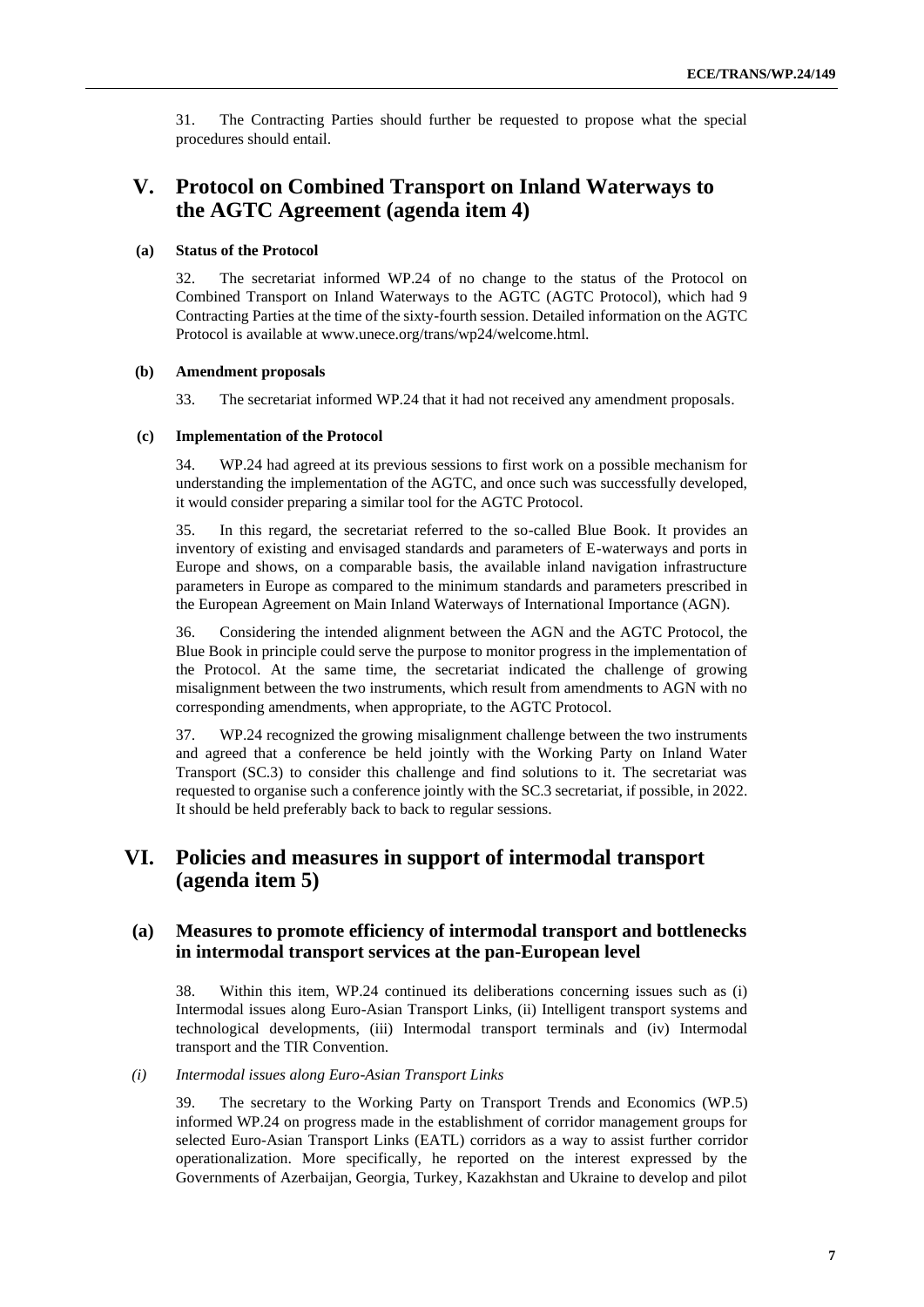an EATL Route 3 Corridor Coordination Management Mechanism (CCMM) and a Corridor Performance Review (COPR) Mechanism.

40. The WP.5 secretary also informed WP.24 about outcomes from the ongoing United Nations Development Account's project on developing a set of Sustainable Inland Transport Connectivity Indicators (SITCIN). He explained the elaboration of a set of 215 relevant indicators (across rail, road, inland waterway and intermodal transport). He noted that these indicators provide a tool for countries to assess their degree of external connectivity in terms of transport, logistics, interoperability, border crossing and trade processes. He invited WP.24 delegates to consider using these indicators in order to self-assess the performance of their intermodal transport and logistics systems and their interoperability with those in neighbouring countries. An online SITCIN user platform and e-learning course were being developed to facilitate use of the indicators. It was expected that these tools be made available by the end of 2021 in all three ECE working languages.

41. Last but not least, the WP.5 secretary informed delegates about progress made, in the framework of WP.5, of the development of an International Transport Infrastructure Observatory (ITIO). The ITIO offers a GIS based platform operating as a virtual marketplace for attracting financing for national, regional, and interregional transport infrastructure projects. ECE member States and multilateral development banks operating in the ECE region would be invited to start using the Observatory in a test phase which would be launched in autumn 2021.

42. WP.24 took note of the information provided on EATL, SITCIN and ITIO. It requested an update at its next session on CCMM and COPR on EATL Route 3. It then requested information for accessing the SITCIN user platform and e-learning course as well as ITIO once available.

*(ii) Intelligent transport systems and technological developments*

43. The secretariat informed WP.24 about the adoption by the Inland Transport Committee (ITC) at its eighty-third session in 2021 of a Road Map until 2025 on Intelligent Transport Systems (ITS) to which WP.24 provided input under action 12 - Enhancing the modal integrator's role of ITS. The secretariat further informed that WP.24 should report to the secretary to the World Forum for Harmonization of Vehicle Regulations (WP.29) in his capacity of the ITS focal point on its activities that support the implementation of the ITS Road Map for its action 12.

44. WP.24 took note of this information and requested the secretariat to report on its activities relevant to the implementation of the Road Map.

45. WP.24 continued then with information exchanges on the digitalization of documents in support of intermodal transport and on its possible role to assist the documents digitalization efforts as well as to accelerate automation in intermodal transport.

46. In this context, WP.24 was informed about the ongoing implementation of EU Regulation 2020/1056 on electronic freight transport information (eFTI), its focus on inland modes of transport, its links to maritime, air transport and customs as well as its linkages with the processing of data in relation to international conventions governing the agreements on the contract of carriage in different modes of transport. The presentation explained the challenges faced in the mapping of business concepts or the use of definitions for establishing reference models for multimodal transport operations which would serve the data interoperability purpose. The presentation also explained how eFTI platforms should be used in the future by economic operators wishing to exchange electronic freight transport data. Consideration was made on how WP.24 could assist in addressing the challenges, by contributing to alignment of processes and definitions.

47. WP.24 noted the intervention and agreed it should consider how to proceed with a more comprehensive debate about challenges and ideas for solutions in the field of transport document digitalization and its underpinning data interoperability.

### *(iii) Intermodal transport terminals*

48. WP.24 had recognized at its last session the limited interests for creating additional information source on intermodal terminals and freight villages. At the same time, it had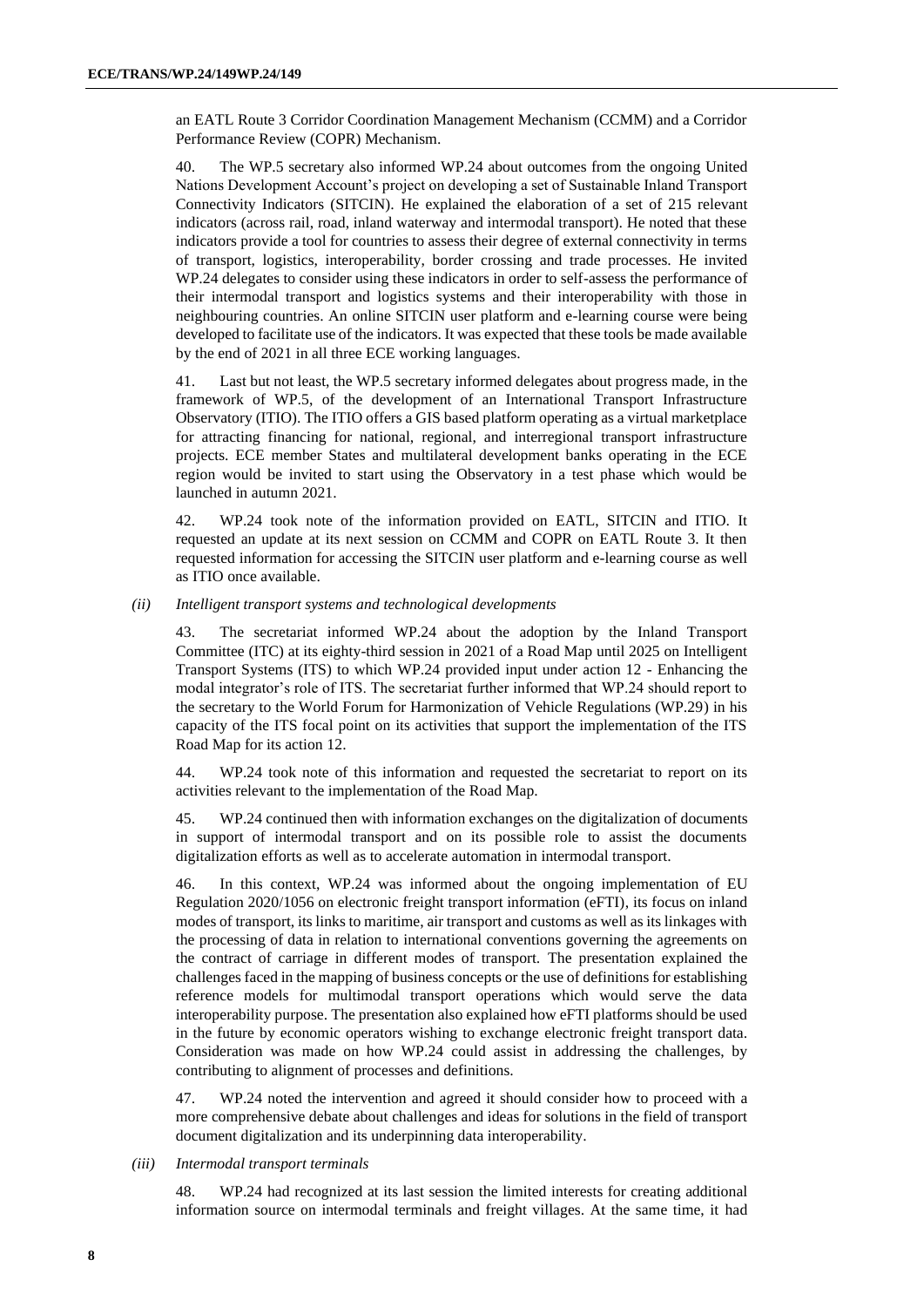agreed that the locations of the intermodal terminals listed in the AGTC should be digitalized. Therefore, WP.24 welcomed the information and progress on digitalizing AGTC terminals in the GIS environment as part of the process to establish the AGTC inventory.

49. The secretary to WP.5 and the Group of Experts on Benchmarking Transport Infrastructure Construction Costs (WP.5/GE.4) told WP.24 about the Group's mandate extension until 2022 with a twofold aim: (i) to collect more and better quality data from a larger group of countries on their transport infrastructure construction costs across all inland modes and (ii) to prepare additional benchmarking analysis of transport infrastructure maintenance and operation costs in road and rail sectors. WP.24 recognised that the response rate to the questionnaire on infrastructure construction costs of intermodal terminals had been quite limited given that most intermodal terminals are private sector rather than government owned and managed. In this light, WP.24 decided to recommend to WP.5/GE.4 not to spend efforts in the development of an additional questionnaire on maintenance and operation costs of intermodal terminals as it would likely not produce any better results. WP.24 did however support the suggestion to raise awareness about the WP.5/GE.4 mandate and activities and agreed to try to support geographical expansion of the Group and its data findings leading to a more data rich final report to be presented by the WP.5/GE.4 at the WP.5 session in 2022.

### *(iv) Intermodal transport and the TIR Convention*

50. WP.24 continued its discussion on intermodal transport and the TIR Convention started at the previous session with the focus on which legs of intermodal transport the TIR system could be successfully applied or would bring some competitive advantages. In the regard, the TIR secretariat introduced Informal document No.3 (Oct 2021) on the implementation of the intermodal aspects of the TIR procedure.

51. IRU then explained the advantages of carriage of goods under the cover of the TIR Carnet which the intermodal transport carriage could potentially benefit from.

52. WP.24 took note of the fact that the TIR Convention could be implemented and used in intermodal transport operations as long as one leg of the journey is made by road. In this regard, WP.24 encouraged interested actors performing multimodal transport operations to contact the TIR secretariat to obtain more details on the application of the TIR system to intermodal transport or for conducting pilot projects.

### **(b) National policy measures to promote intermodal transport**

53. At its previous session, WP.24 had taken note with dissatisfaction of the fact that only seven countries were ready to provide updates to the policy measures to promote intermodal transport in accordance with the former European Conference of Ministers of Transport (ECMT) Consolidated Resolution on Combined Transport. WP.24 had further agreed to discuss the ECMT Consolidated Resolution on Combined Transport.

54. The secretariat summarized the content of the Resolution as contained in ECE/TRANS/WP.24/2021/10.

55. In discussion, WP.24 agreed that the Resolution contains valid recommendations for promotion of intermodal transport. WP.24 also agreed that reporting on the national policy measures for promoting intermodal transport should be facilitated as far as possible so that increased number of countries would report or simply update changes in the measures. In this regard, WP.24 requested the secretariat to explore options for facilitating reporting, either through direct changes to the existing information in the national policy measures database or by circulation of already available information with request for update or other options and to report back at the next session.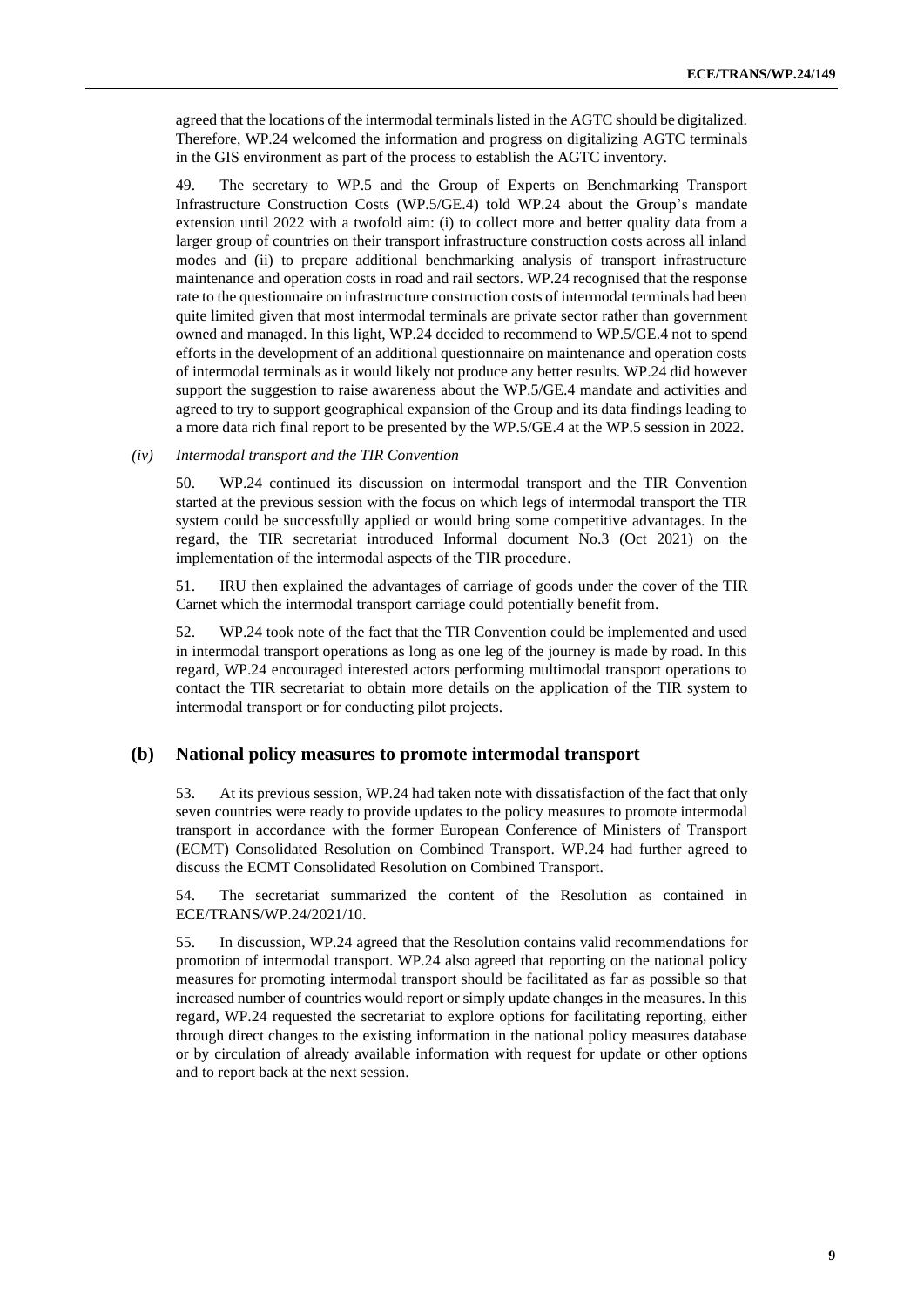### **Documentation**

ECE/TRANS/WP.24/2021/10

### **VII. Emerging issues in freight transport and logistics (agenda item 6)**

### **(a) Issues, trends and performance in the industry**

56. WP.24 reflected on the tasks to support improvements in the industry as contained in the ITC-adopted resolution for strengthening the intermodal freight transport. These tasks concern increased automation in the sector, enhanced document digitalization underpinned by data interoperability, setting up appropriate targets for the market share of intermodal transport in freight sector and a plan for achieving the targets, and support to collaborative networks for flexible transport planning processes and integration of modes.

57. WP.24 agreed that it would require more deep insight on the issue of transport document digitalisation and the challenges faced at national as well as international levels in addition to the information considered under item  $VI(a)(ii)$ . WP.24 agreed that during its next session a workshop could be organized to share national experience and challenges faced with transport document digitalization used in intermodal transport.

58. WP.24 further agreed that it could possibly support the industry on automation by issuing a handbook on automation in freight transport and logistics. To this end, WP.24 decided to organise a workshop at the next session during which experience, good practices and innovation could be shared with regard to automation and which could offer a forum for discussion on this subject as well as explore on the demand from the industry and countries for the handbook incorporating available good practice as well as proven benefits from automation.

59. As far as setting the appropriate targets for intermodal transport share is concerned, WP.24 requested the secretariat to work with the secretariat of the Working Party on Transport Statistics (WP.6) to prepare a document for the next session listing the existing shares of intermodal transport per country. This document should then serve as a basis for WP.24 in defining the targets for increasing the shares of intermodal transport.

60. With regard to the task on the collaborative networks, WP.24 requested the secretariat to collect information from countries on good practice available in this area, and to consolidate these good practices in the document for consideration at the next session.

61. WP.24 called upon its focal points to ensure active participation in the intersessional work, in particular by providing good quality information on collaborative networks and in assisting secretariat in preparing the next year workshop.

62. The secretary of WP.5 informed WP.24 about the main recommendations prepared so far by the Informal Multidisciplinary Advisory Group Meeting on Transport Responses to the COVID-19 Crisis established under WP.5 auspices in immediate response to the COVID-19 pandemic as contained in ECE/TRANS/WP.5/2020/10/Rev.1. He informed on the extension of the mandate for the Advisory Group for one more year until 2022 by ITC at its session in February 2021. On that occasion ITC had also called upon the secretariat to enhance cooperation between working parties, and between the ITC and other specialized agencies of the United Nations System, including IMO and ICAO. Such collaboration should aim at delivering a more coordinated outputs and help achieving more interoperability. In immediate follow up to this request, the WP.5 secretariat had held in June 2021 an Advisory Group session with participation of ICAO and IMO as well as several of the Chairs and Vice Chairs of mode specific Working Parties, including the WP.24 Chair. This additional round of consultations had resulted in the identification of five clusters of recommendations:

(a) To prioritize at international level human centred approach and thus recognize the key role of transport workers in keeping supply chains up and running;

(b) To evaluate how COVID-19 induced "temporary" measures (temporary extension of validity of permits and documents or temporary exemptions and facilitations measures) could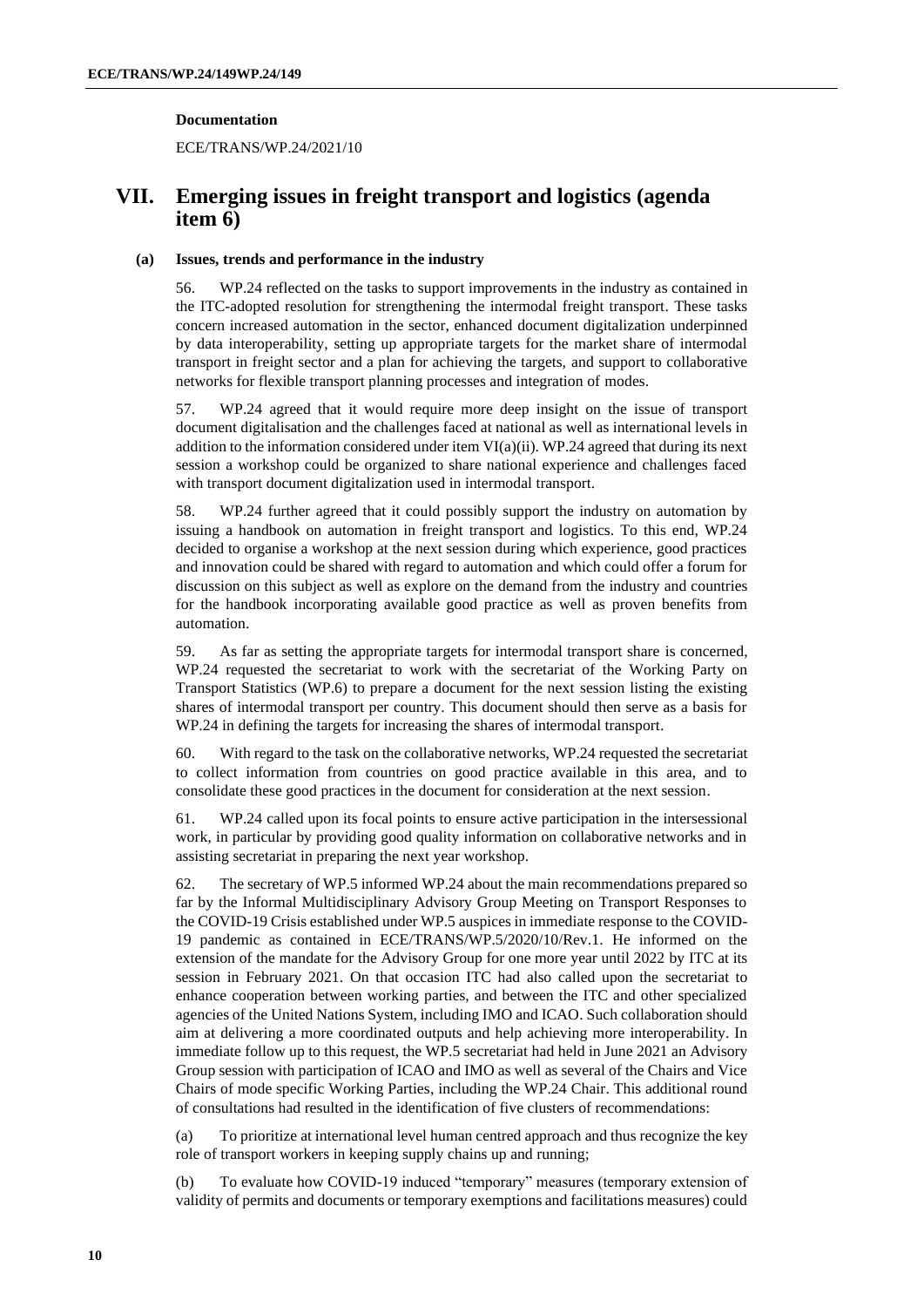be turned into emergency protocols to be used in case of future emergency situations including pandemics;

(c) To assess, at the level of existing international legal instruments, how infrastructure agreements such as AGTC, AGR, AGC and AGN could serve as the backbone for the identification of critically important routes and nodes that need to remain operational under any circumstances and how in the framework of the International Convention on the Harmonization of Frontier Controls of Goods for instance, criteria could be defined for land border crossings that need to stay open at any time in order to enable the international transport of essential cargo and supplies;

(d) To consider having pandemic/emergency preparedness as a recurrent agenda item for the forthcoming sessions of ECE mode-specific working parties (SC.1, SC.2, SC.3, WP.24 and WP.30); and

(e) To build further on the work done by the Informal Advisory Group so far and explore whether the resilience of the inland transport system to future pandemics or external shocks could be enhanced through the development of a concept for contingency planning for rail, road, intermodal and inland waterway sectors.

63. WP.24 welcomed these recommendations and confirmed its interest to be consulted and involved in the implementation of these recommendations, in particular in relation to building resilience of the intermodal transport and logistics sector.

64. The WP.6 secretary presented WP.6 activities over the last 12 months. This covered geospatial applications of transport statistics such as the ECE E-Road and E-Rail Censuses, ongoing work on mainstreaming big data sources into official statistics production, and new ways to disseminate ECE statistics.

65. Delegates were encouraged to help the secretariat obtain census data for more countries by reaching out within their administrations. The WP.6 secretary emphasized that WP.6 stood ready for any requests for statistical cooperation with WP.24 regarding measuring intermodal transport.

66. WP.24 welcomed the presentation and requested WP.6 and its secretariat collaboration on exploring the options for measuring performance of intermodal transport. It also requested collaboration for analysing intermodal transport chains to identify where more intermodal transport could take place.

#### **(b) National Master Plans on freight transport and logistics**

67. At its previous session, WP.24 had approved the handbook for national master plans for freight transport and logistics and requested the secretariat to publish it. The published handbook is available at<https://unece.org/info/Transport/Intermodal-Transport/pub/356755> in English. The secretariat informed WP.24 that the handbook's Russian version should be published in early 2022. WP.24 called then upon countries focal points to widely promote the handbook. Finally, in view of completion of the work on the handbook, WP.24 decided to end this item in the agenda.

#### **(c) Pan-European developments in policies**

68. The European Commission informed about the European Green Deal and how it commits EU member States to reduce transport emissions by 90% by 2050 compared to 1990 levels. Member States have taken a commitment to cut overall greenhouse gas emissions by 55% by 2030 in the European Climate Law. The pathway for the transport sector to achieve this target has been set out in the European Sustainable and Smart Mobility Strategy, adopted in December 2020, including 10 flagships, specific targets for 2030 and 2050 and an action plan.

69. Flagship 4 of the Strategy is dedicated to greener freight transport and the relevant targets include significant increase of the use of waterborne and rail transport. To achieve these, a range of policy measures are needed to facilitate and incentivise intermodal solutions, including: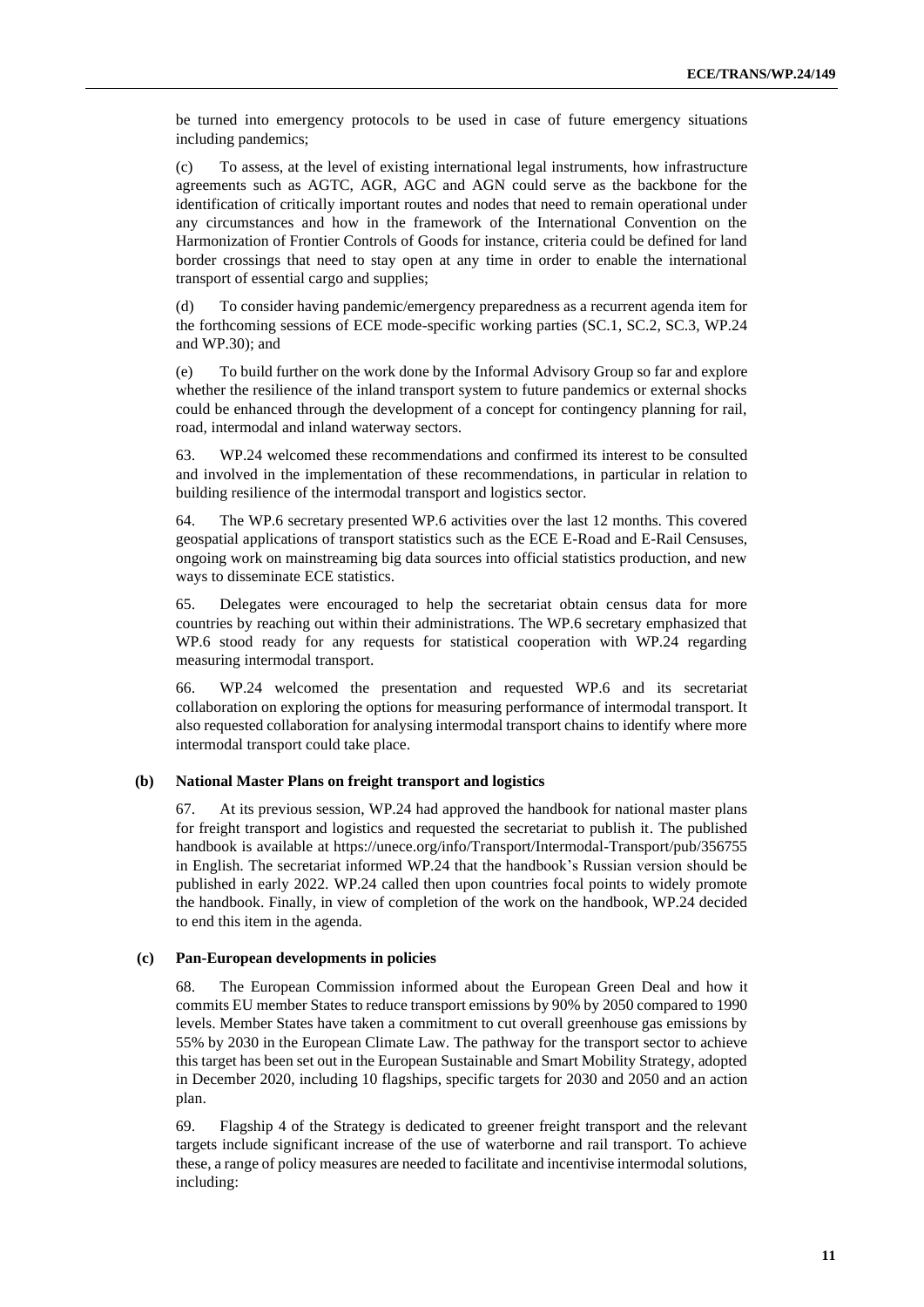- Revision of the TEN-T Guidelines (planned for December 2021) with measures to enhance terminal capacity on the TEN-T multimodal network. The Connection Europe Facility remains the main instrument to finance these developments;
- Revision of the EU ETS framework and the Energy Taxation Directive (part of the Fit for 55 package, adopted in July 2021) and Eurovignette Directive (agreement achieved, adoption process being finalised at the time of the WP.24 sixty-fourth session) with measures to adjust price incentives and gradually internalise external costs;
- NAIADES III Action plan (adopted June 2021) to boost the role of inland waterway transport;
- Revision of the Rail Freight Corridor Regulation (ongoing at the time of the WP.24 sixty-fourth session) to manage better rail freight capacity;
- Revision of the Combined Transport Directive (ongoing at the time of the WP.24 sixty-fourth session) to establish rules for supporting and incentivising intermodal operations;
- Revision of the Weights and Dimensions Directive (to be launched at the time of the WP.24 sixty-fourth session) to address, inter alia, interoperability of road and other modes;
- CountEmissionsEU (to be launched at the time of the WP.24 sixty-fourth session) to establish the standard measurement of the carbon footprint of transport and logistics operations, allowing comparison of single or multimodal transport options;
- Regulation (EU) 2020/1056 on electronic freight transport information (implementation ongoing at the time of the WP.24 sixty-fourth session, deadline 2025) which provides rules for electronic exchange of cargo related information between transport operators and authorities.
- 70. WP.24 thanked the European Commission for this detailed information.

#### **(d) Annual themes on Intermodal Transport and Logistics**

71. Further to the discussion under item VII (a) above, WP.24 confirmed that it would organise two half a day workshops during its next sixty-fifth session in 2022. The workshop in the morning session would focus on experience and challenges faced with transport document digitalization, including the aspect of data interoperability. The workshop in the afternoon session should provide a forum for discussion on good practice, innovation and challenges with automation in freight intermodal transport and logistics. WP.24 repeated the appeal to its focal points for their active involvement in the preparation of the workshops.

### **VIII. Code of Practice for Packing of Cargo Transport Units (agenda item 7)**

72. The secretariat reported on the collection of information on users of the Code of Practice for Packing of Cargo Transport Units (CTU Code). This information is obtained from the implementation of a registration form for downloading the CTU Code from the ECE website. WP.24 thanked for this information. It requested that time series are reported at the next session, and that the downloads are also presented by geographic regions, so as WP.24 could better understand the interest in the CTU Code in developing countries.

73. The secretariat presented then the initial results of the informal pre-work to the Group of Experts on the CTU Code concerning two tasks. This pre-work was undertaken during 2021 in accordance with WP.24 decision at its previous sessions (ECE/TRANS/WP.24/147, para 80) and further to the absence of the consideration towards the establishment of the Group of Experts by the Sectoral Advisory Bodies of the International Labour Organisation (ILO) at their fourth seating on 13-15 January 2021.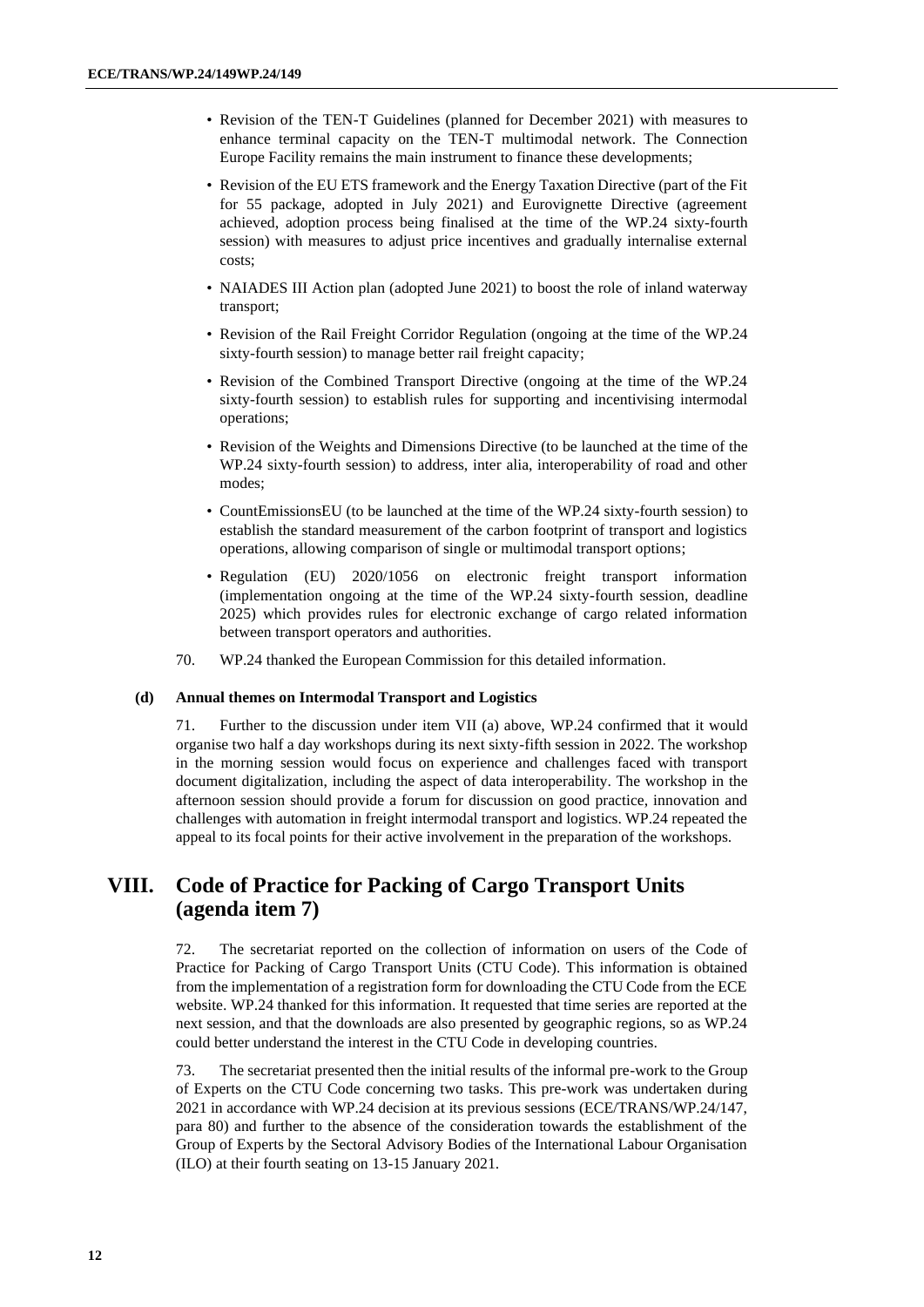74. The initial results are contained in ECE/TRANS/WP.24/2021/11 which summarizes the expert exchanges in the first informal meeting on 27-28 May 2021 and in Informal document No. 2 with summary from the second informal meeting on 29-30 September 2021.

75. With regard to task one, in the informal pre-work a number of issues/elements have been identified for possible prioritization for updates in the CTU Code. Nonetheless, further, more detailed discussion and analysis would be necessary on these issues/elements to conclude on the prioritization for updates. Also, more discussion was needed as far as task two on the mobile application is concerned. Therefore, guidance was sought from WP.24 on modalities to continue the work on both tasks.

76. WP.24 took note of the information provided. Having considered then the decision cycle of the ILO Sectoral Advisory Body, WP.24 agreed to prolong the informal pre-work on the two tasks for one more year and requested progress report on the results achieved during this period.

77. WP.24 also appreciated the support given by the Russian Federation in facilitating the informal meetings of experts during the informal pre-work.

### **Documentation**

ECE/TRANS/WP.24/2021/11, Informal document No.2

### **IX. Activities of the ECE Inland Transport Committee and its subsidiary bodies (agenda item 8)**

78. The secretariat briefed WP.24 on the decisions of relevance to its work taken by the ITC at its eighty-third session (February 2021). WP.24 took note of the request put forward by the ITC asking for a progress report on actions that advance the implementation of the ITC Strategy.

79. WP.24 requested its Chair and the secretariat to keep ITC abreast of its activities that contribute to the implementation of the Strategy.

### **X. Programme of work (agenda item 9)**

80. WP.24 reviewed the implementation of its biennial 2020-2021 programme of work further to the information contained in ECE/TRANS/WP.24/2021/12 as presented by the Chair. WP.24 noted with satisfaction that it achieved majority of its expected accomplishments while a few others were partly archived.

81. WP.24 considered then a proposal for 2022-2023 programme of work prepared by the Chair and Vice-Chair with the support of the secretariat and adopted it as contained in Annex II.

82. WP.24 also considered the comparison prepared by the Chair and Vice-Chair with support of the secretariat of its Terms of Reference against the long-term programme of work as contained in ECE/TRANS/WP.24/2021/13. WP.24 welcomed the conclusions from the comparison. It then welcomed the proposal for the amendment of the Terms of Reference and adopted the amended Terms of Reference as contained in Annex III. WP.24 requested the secretariat to submit the amended Terms of Reference to next session of ITC for its approval.

#### **Documentation**

ECE/TRANS/WP.24/2021/12, ECE/TRANS/WP.24/2021/13

### **XI. Other Business (agenda item 10)**

83. There were no issues raised under this item.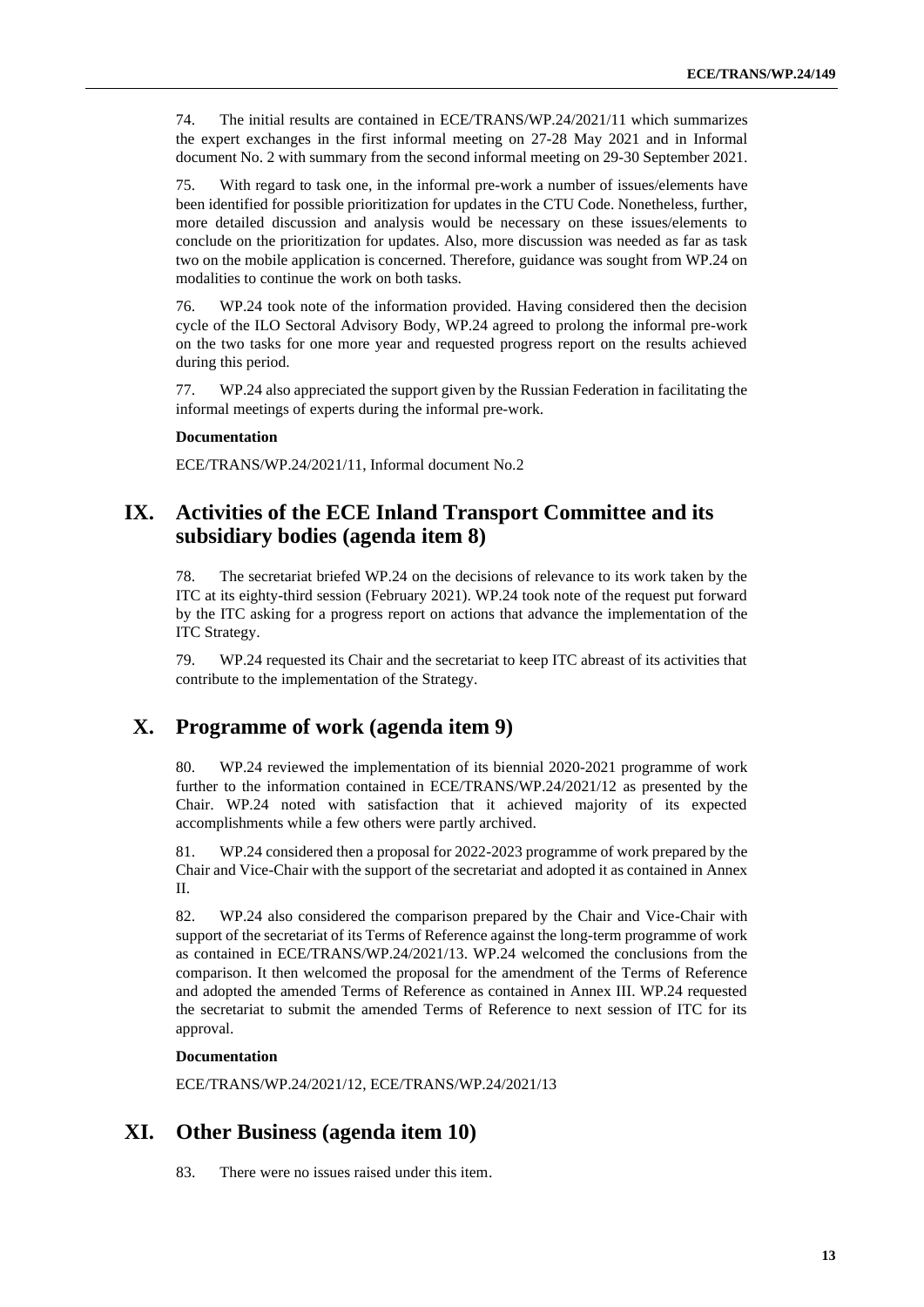### **XII. Date and venue of next session (agenda item 11)**

84. The secretariat informed WP.24 that its sixty-fifth session was tentatively scheduled to take place in Geneva from 19 to 21 October 2022.

### **XIII. Summary of decisions (agenda item 12)**

85. WP.24 adopted provisionally its report of the sixty-fourth session. Decisions from this report, in accordance with the decision of ECE Executive Committee at its meeting on 5 October 2020 need to undergo a 72 hours silence period, which would be notified to all Permanent Missions in Geneva by the office of the ECE Chef de Cabinet. The decisions would be adopted with the unbroken closure of the silence procedure.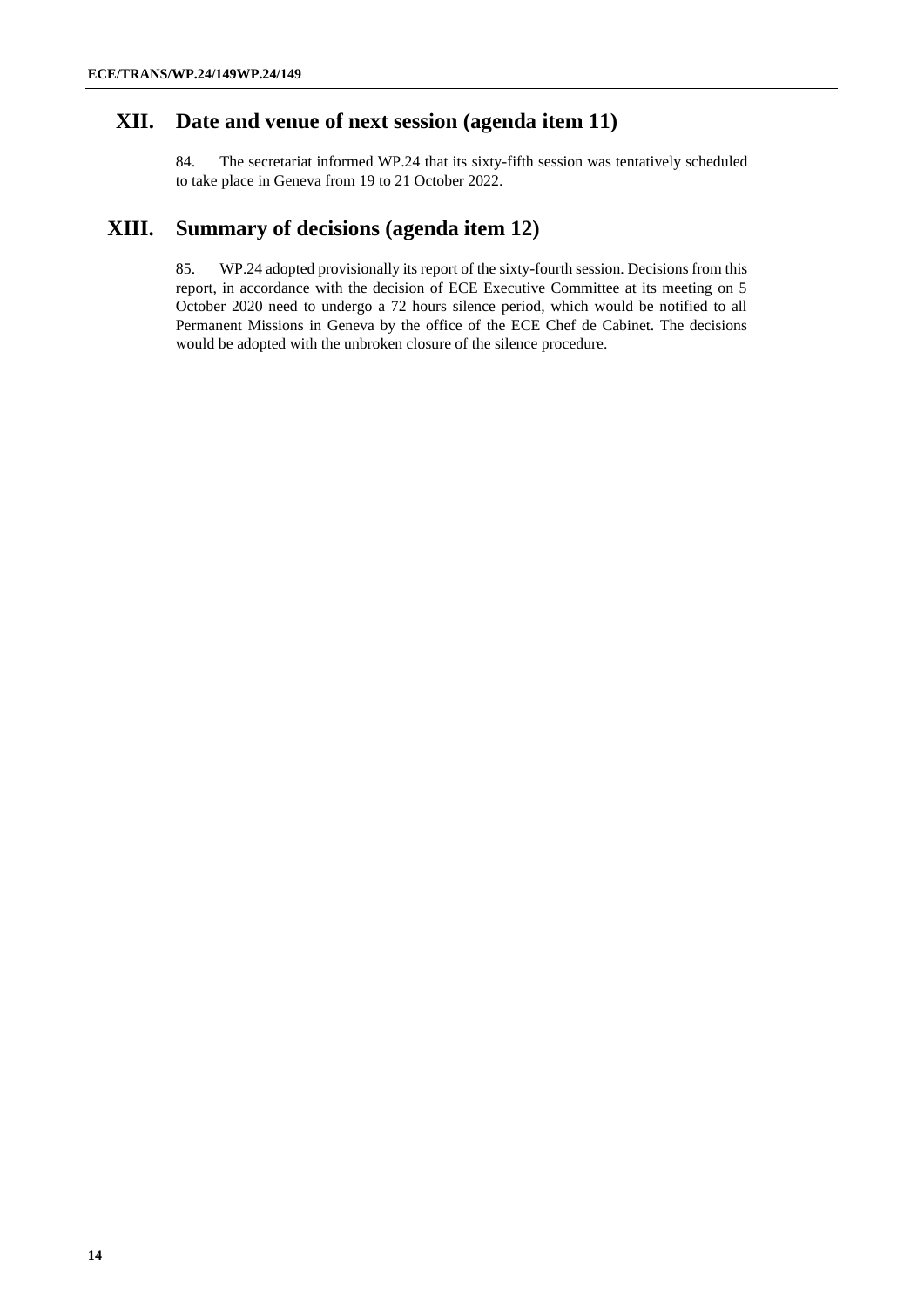### **Annex I**

### **European Agreement on Important International Combined Transport Lines and Related Installations (AGTC Agreement) - Amendment proposals**

Adopted by the Working Party on Intermodal Transport and Logistics at its sixty-fourth session on 21 October 2021 further to the proposal made by Croatia, Poland, Georgia and the Russian Federation:

### **I. Proposed by Croatia**

### **AGTC Annex I, Railway lines of importance for international combined transport:**

#### **(21) Croatia**

To exclude/delete the following line:

C 710 (Središče–) Čakovec–Varaždin–Koprivnica–Osijek–Erdut (–Subotica)

Countries concerned; Republic of Serbia, Republic of Slovenia.

To add the following line:

C-E 702 (Središće–) Čakovec–Varaždin–Koprivnica–Osijek–Erdut (–Bogojevo) Countries concerned; Republic of Serbia, Republic of Slovenia

### **II. Proposed by Poland**

#### **AGTC Annex I, Railway lines of importance for international combined transport:**

#### **(13) Sweden**

To update the existing line as follows:

C-E 59 Malmö–Ystad (– Świnoujście)

Countries concerned: Sweden and Poland

### **(16) Poland**

To update the existing line as follows:

C-E 59 (Ystad–) Świnoujście–Szczecin −−−−−−−−−−−−−−−−−−−− – Kostrzyn − Zielona Gora ………………………………………… Poznan – Wroclaw − −−−−−−

Jelcz–Laskowice …………………………. Brzeg − Opole – Chalupki −−−−−−−−−−− (–Bohumin)

Countries concerned: Poland

### **III. Proposed by Georgia**

#### **AGTC Annex I, Railway lines of importance for international combined transport:**

### **(33) Turkey**

To update the existing line as follows:

C–E 692 Cetinkaya–Erzurum–Kars–Dogu Kapi (–Akhuryan)

To include the following line:

C–E 690 Kars (–Akhalkalaki*)*

Countries concerned: Armenia, Georgia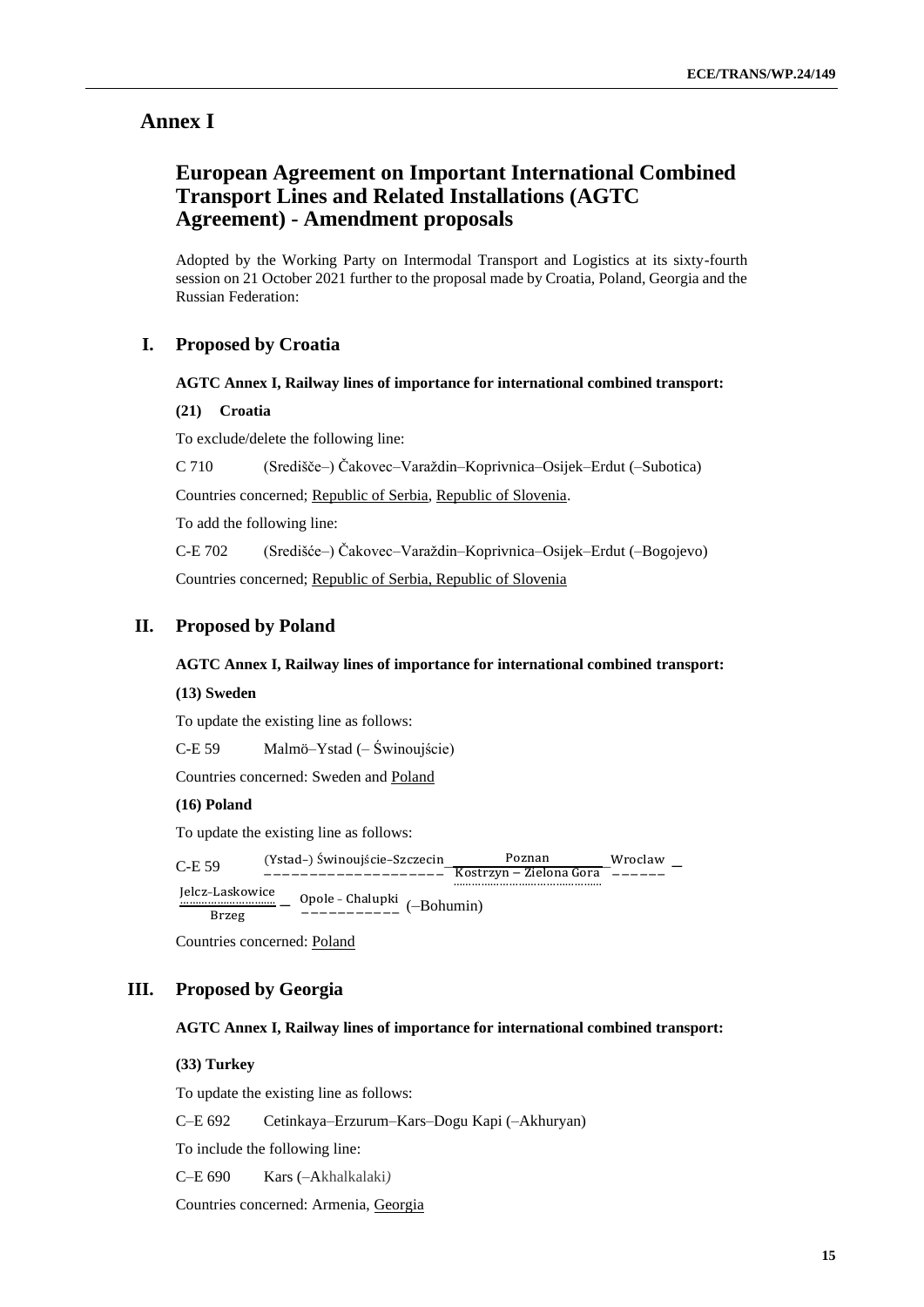### **(35) Armenia**

To include the following line:

C–E 692 (Sadakhlo–) Ayrum–Gyumri–Akhuryan (–Dogu Kapi)

Countries concerned: Georgia, Turkey

### **(37) Georgia**

To include the following lines:

| $C$ –E 60 | Batumi<br>$\frac{\text{5}}{2}$ – Tbilisi – Gardabani (–Beyuk-Kyasik)<br>Poti |
|-----------|------------------------------------------------------------------------------|
|-----------|------------------------------------------------------------------------------|

| C-E 690 | $(Kars-) Akhalkalaki-Tbilisi$ |
|---------|-------------------------------|
|---------|-------------------------------|

C–E 692 (Ayrum *–*) Sadakhlo–Tbilisi

Countries concerned: Armenia, Azerbaijan, Turkey

### **AGTC Annex II, A. Terminals of importance for international combined transport**

To add the following four terminal(s) under Georgia:

Poti

Batumi

Tbilisi – Junction

Akhalkalaki

### **AGTC Annex II, B. Border crossing points of importance for international combined transport**

To modify the following border crossing point(s):

Gardabani (JSC Georgian Railway) - Beyuk –Kyasik (Azerbaijan Railways CJSC)

Sadakhlo (JSC Georgian Railway) – Ayrum (CJSC South Caucasus Railway)

Gantiadi (JSC Georgian Railway) – Veseloe (RZD)

To add the following border crossing point(s):

Poti Port (JSC Georgian Railway) – Chornomorsk Sea Port (UZ)

Batumi Port (JSC Georgian Railway) – Chornomorsk Sea Port (UZ)

Poti Port (JSC Georgian Railway) – Port of Varna (BDZ)

Batumi Port (JSC Georgian Railway) – Port of Varna (BDZ)

Poti Port (JSC Georgian Railway) – Port Kavkaz (RZD)

To replace the border crossing point Kars (TCDD) – Akhalkalaki (GR) with Kartsakhi (JSC Georgian Railway) – Canbaz (TCDD)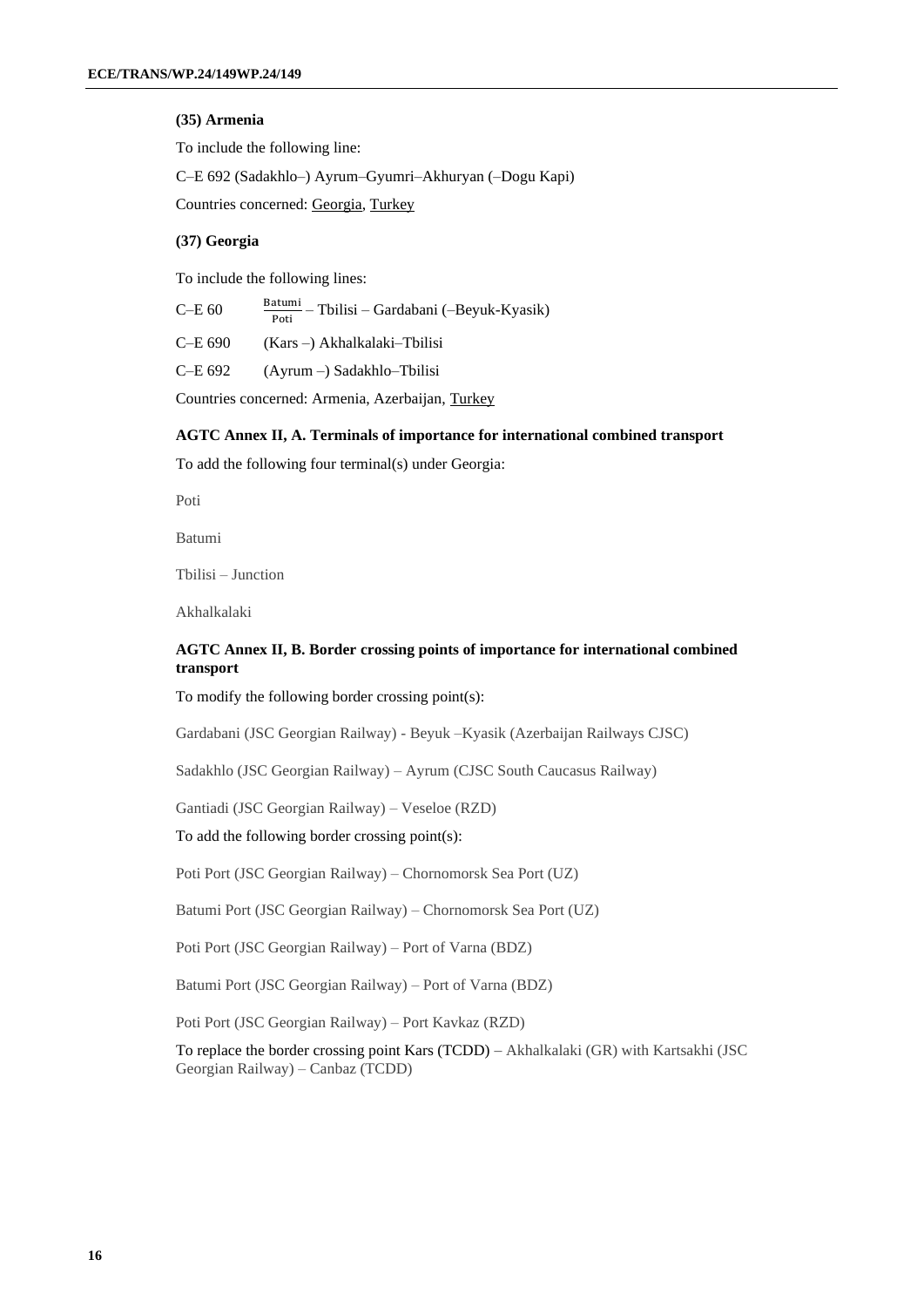### **AGTC Annex II, C. Gauge interchange stations of importance for international combined transport**

To add the following gauge interchange station(s):

|                                                                   |                                 | Interchange technique applied      |                                                                           |
|-------------------------------------------------------------------|---------------------------------|------------------------------------|---------------------------------------------------------------------------|
| Stations between railway<br>systems with different rail<br>gauges | Countries concerned             | Change of<br>wagon<br>axles/bogies | Transshipment of<br>loading units by<br>crane/other handling<br>equipment |
| Akhalkalaki***                                                    | Georgia – Republic of<br>Turkey | X                                  | X                                                                         |

### **AGTC Annex II, D**. **Ferry links/ports forming part of the international combined transport network**

To add the following ferry link(s)/port(s):

| Poti – Chornomorsk (Georgia – Ukraine)       |
|----------------------------------------------|
| Batumi – Chornomorsk (Georgia – Ukraine)     |
| Poti – Kavkaz (Georgia – Russian Federation) |

### **IV. Proposed by the Russian Federation**

### **AGTC Annex I, Railway lines of importance for international combined transport:**

#### **(30) Belarus**

Modify the existing line as follows:

C 95/2 (Zaverezhe–) Ezjarysca–Vicebsk–Orsha - Žlobin-Slovechno (-Berezhest) Minsk

Countries concerned: Belarus, Russian Federation

### **(32) Russian Federation**

Modify the existing lines as follows:

C–E 20 (Orsha-) Krasnoye-Smolensk-Moskva-Nizhniy Novgorod-Ekaterinburg-Tyumen

Kurgan−Petukhovo (−Mamlyutka−Petropavlovsk−Kara−Guga−) Isilkul

-Omsk- Novosibirsk-Krasnoyarsk-Tayshet-Irkutsk-Khabarovsk

| -Ulan-Ude- | Zaudinsky- | Karimskava                                             |
|------------|------------|--------------------------------------------------------|
|            |            | Naushki $(-Sukhe - Bator)$ Zabaikalsk $(-Manchzhuria)$ |

-Khabarovsk-Hasan(−Tumangan) ………………………………… - Nakhodka-Vostochnaya-Ussuriysk-Grodekovo (-Suifenhe) Baranovsky

C-E 30 (Topoli-) Valuiki-Liski-Rtischevo-Sizran-Samara-Orenburg-Kanisay (-Iletsk I)

Countries concerned: Kazakhstan, Russian Federation

C-E 50 (Krasnaya Mogila-) Gukovo-Likhaya-Volgograd-Aksaraiskaya (-Diny Nurpeisovoi)

Countries concerned: Kazakhstan, Ukraine, Russian Federation

C-E 593 (Kvashino-) Uspenskaya-Rostov na Donu

Countries concerned: Ukraine, Russian Federation

C 95/2 St. Petersburg-Dno-Novosokol'niki-Zaverezhe (-Ezjarysca)

Countries concerned: Belarus, Russian Federation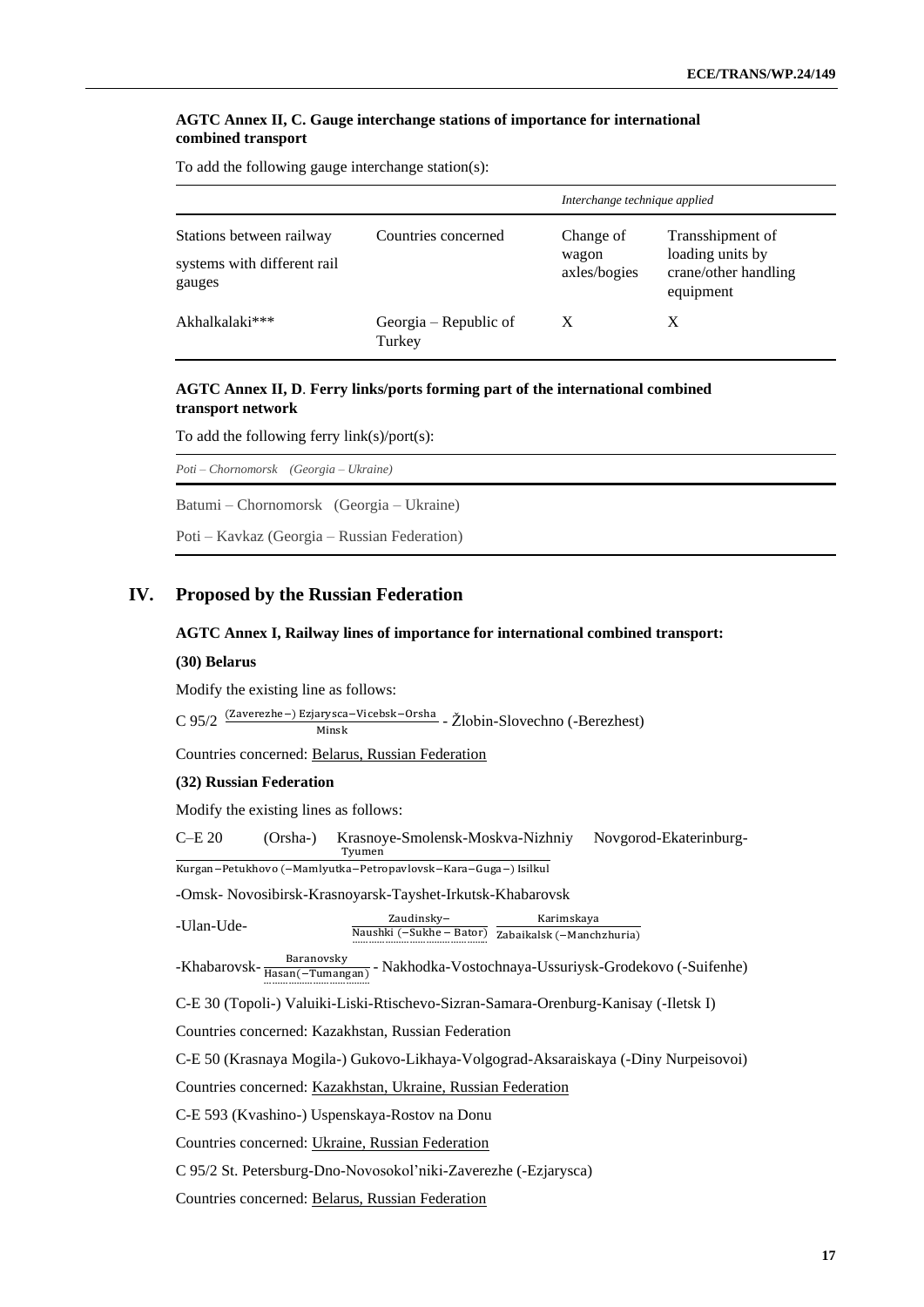C-E 99 Ryazan-Kochetovka I-Gryazi-Krasnodar-Veseloe (−Gantiadi) Novorossiysk−Kavkaz

Countries concerned: Russian Federation

#### **(38) Kazakhstan**

Modify the existing line as follows:

C-E 30 (Kanisay) Iletsk I-Kandagach

Countries concerned: Kazakhstan, Russian Federation

### **AGTC Annex II, A. Terminals of importance for international combined transport**

Replace Kleschtchikha (Novosibirsk) with Kleschikha (Novosibirsk) in the English version.

### **AGTC Annex II, B. Border crossing points of importance for international combined transport**

Replace Orenburg (RZD) - Iletsk-I (KTZ) with Kanisay (RZD)-Iletsk-I (KTZ).

And replace in the Russian version «Казахские железные дороги» на «Казахстанские железные дороги».

### **AGTC Annex II, D. Ferry links/ports forming part of the international combined transport network**

Include the following ferry lines:

Kavkaz - Poti (Russian Federation - Georgia)

Kavkaz - Samsun (Russian Federation - Turkey)

Kavkaz - Varna (Russian Federation - Bulgaria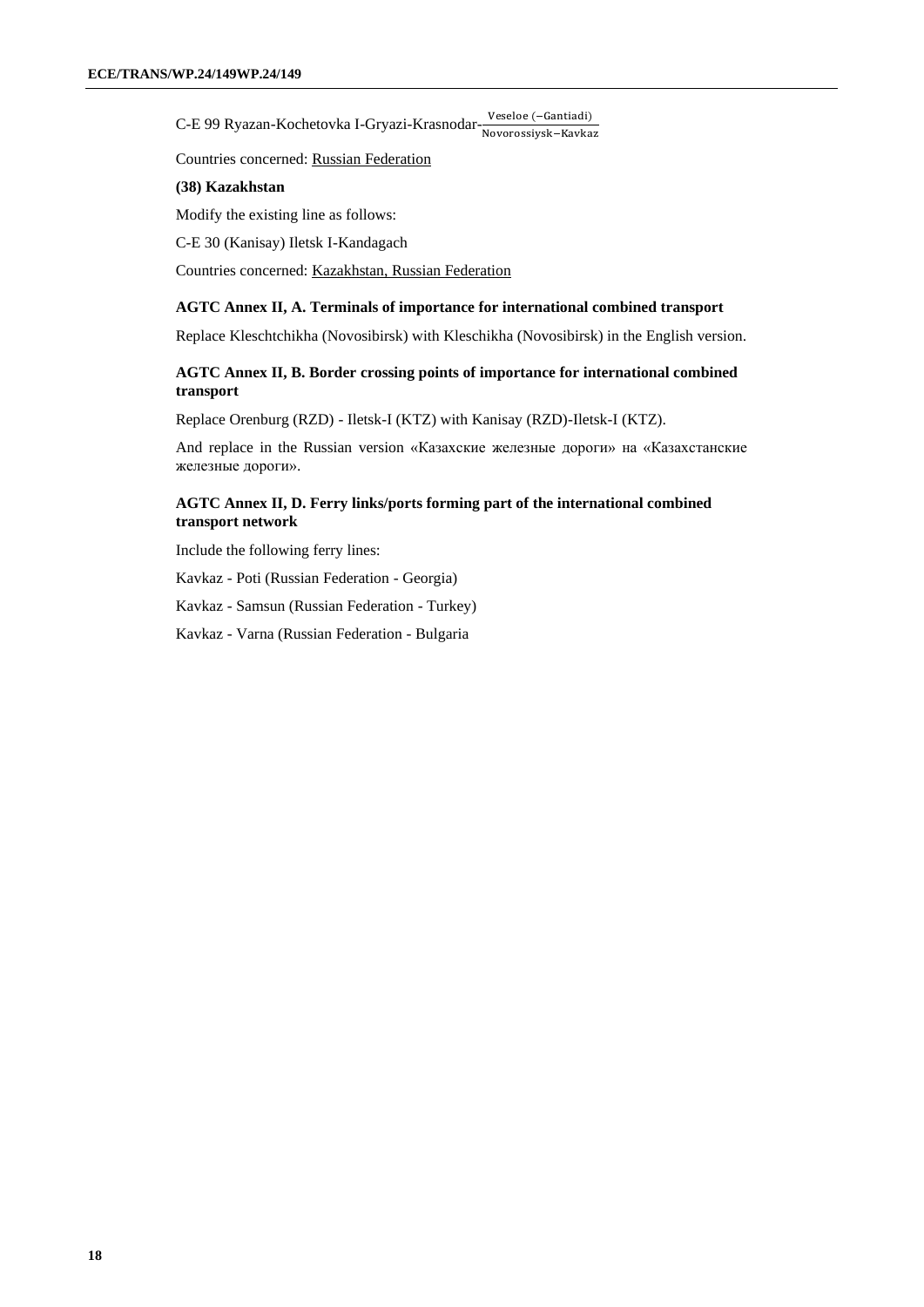# **Annex II**

# **Biennial 2022–2023 programme of work**

As adopted by the Working Party on Intermodal Transport and Logistics at its sixty-fourth session on 22 October 2021

| Monitoring, review and updating of the AGTC Agreement and the Protocol to AGTC<br>$\left(a\right)$ |                                                      |  |
|----------------------------------------------------------------------------------------------------|------------------------------------------------------|--|
| Activities:                                                                                        | Expected accomplishments:                            |  |
| WP.24 ensures that the AGTC Agreement and                                                          | AGTC lines and facilities are kept up-to-date in GIS |  |
| the Protocol to AGTC are relevant and up-to-                                                       | Amendments proposals are considered and adopted if   |  |
| date                                                                                               | appropriate                                          |  |
| WP.24 promotes accession to the two legal                                                          | One more accession to AGTC Agreement and two to      |  |
| instruments                                                                                        | the Protocol to AGTC are achieved                    |  |
| WP.24 monitors the implementation of the two                                                       | Monitoring mechanism is used to assess AGTC          |  |
| legal instruments                                                                                  | implementation, monitoring mechanism for Protocol    |  |
| WP.24 considers core networks                                                                      | to AGTC is developed                                 |  |
|                                                                                                    | Discussion on the core networks has started          |  |

*(b) Policies and measures in support of intermodal transport*

| Activities:                                                                                | Expected accomplishments:                                                                           |
|--------------------------------------------------------------------------------------------|-----------------------------------------------------------------------------------------------------|
| WP.24 promotes efficiency of intermodal<br>transport, and addresses identified bottlenecks | Work on document digitalization, and sector<br>automation has progressed                            |
| WP.24 serves as a knowledge platform for<br>intermodal transport and exchange of           | Discussion on targets for market share of intermodal<br>transport in freight transport has advanced |
| experience                                                                                 | Monitoring of the ECMT Consolidated resolution is                                                   |
| WP.24 identifies and promotes new approaches                                               | more effective                                                                                      |
| to carrying out intermodal transport operations                                            | Discussion on the use of TIR carnet in the intermodal                                               |
| WP.24 monitors the enforcement and reviews                                                 | transport operations has resulted in specific                                                       |
| the ECMT Consolidated Resolution on                                                        | recommendations                                                                                     |
| Combined Transport adopted by ECMT                                                         |                                                                                                     |

*(c) Review and monitoring of emerging issues in freight transport and logistics*

| Activities:                                                                           | Expected accomplishments:                                                                                             |  |
|---------------------------------------------------------------------------------------|-----------------------------------------------------------------------------------------------------------------------|--|
| WP.24 identifies emerging freight transport and<br>logistics issues and analyses them | Work on data interoperability and collaborative<br>networks has been analysed and specific activities<br>have started |  |
|                                                                                       | The preparation of a handbook for supporting<br>automation in the sector has started                                  |  |
| (d)                                                                                   | Review and update of the IMO/ILO/ECE Guidelines for Packing of Cargo in Intermodal Transport Units                    |  |
| Activities.                                                                           | Expected accomplishments:                                                                                             |  |

| AUTORIA                                                                                   | <i>EXpected accomplismichts.</i>                    |
|-------------------------------------------------------------------------------------------|-----------------------------------------------------|
| WP.24 reviews IMO/ILO/ECE Guidelines for<br>Packing of Cargo in Intermodal Transport Unit | Areas of CTU Code have been prioritized for updates |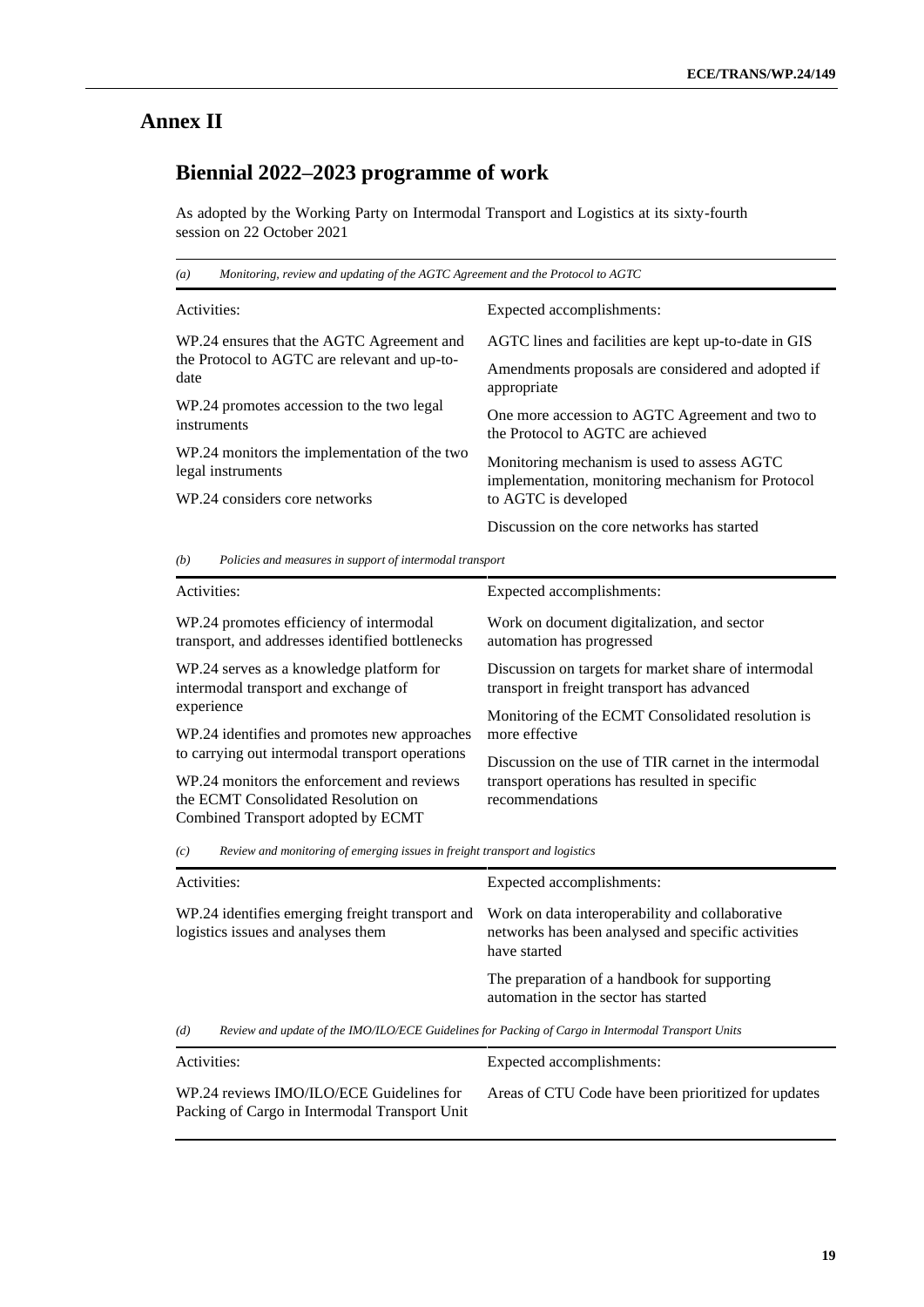## **Annex III**

## **Terms of reference of the Working Party on Intermodal Transport and Logistics**

As amended by the Working Party on Intermodal Transport and Logistics at its sixty-fourth session on 22 October 2021

The Working Party on Intermodal Transport and Logistics (WP.24) acts within the framework of the policies of the United Nations and the Economic Commission for Europe (hereafter ECE) and under the general supervision of the Inland Transport Committee (hereafter ITC) and in conformity with the Terms of Reference of ECE (E/ECE/778/Rev.45).

WP.24 operates in accordance with the Guidelines for the establishment and functioning of Working Parties within ECE as approved by the ECE Executive Committee at its fourth meeting on 14 July 2006 (ECE/EX/1). These guidelines refer to its status and characteristics, including the review of its mandate and extension every 5 years, its membership and officers, its methods of work and its secretariat provided by the ECE Sustainable Transport Division.

WP.24 carries out activities in support of the objective of the ECE transport subprogramme to facilitate the international movement of persons and goods by inland transport modes and improve safety, environmental protection, energy efficiency and security in the transport sector to levels that contribute effectively to sustainable transport. In this context, WP.24 leads activities aimed at making freight transport more sustainable and climate neutral, in particular by increasing the share of intermodal freight transport in freight transport, whereby freight is moved in one and the same loading unit or road vehicle using successively two or more modes of transport without handling the freight in changing modes. These WP.24 activities are also aimed at supporting the implementation of the ITC Strategy until 2030, in particular related to tasks such as (i) servicing and administering legal instruments related to intermodal transport, (ii) developing training material, standards and competency criteria for intermodal transport, (iii) identifying, fostering and facilitating introduction of new intermodal technologies, and (iv) supporting integrated regional and interregional intermodal connectivity.

Given this general context, more specifically WP.24:

(a) Monitors, reviews and updates the European Agreement on Important International Combined Transport Lines and Related Installations (AGTC) and the Protocol on Combined Transport on Inland Waterways to the AGTC Agreement, promotes accession to both instruments and monitors their implementation.

(b) Elaborates measures to promote efficiency of intermodal transport, identifies and addresses bottlenecks in intermodal transport services.

(c) Monitors enforcement and reviews of the European Conference of Ministers of Transport (ECMT) Consolidated Resolution on Combined Transport adopted by the ECMT in Bucharest in 2002 (CEMT/CM (2002)3/Final) and provides a forum for sharing best practices and partnership models for intermodal transport operations (road, rail, inland water transport and short-sea shipping).

(d) Discusses and analyses technical, institutional and policy aspects and emerging issues in efficient intermodal transport.

(e) Further analyses the organization of intermodal transport services on interregional rail links between Europe and Asia.

(f) Monitors and exchanges best practices on new concepts, design, weights and dimensions of loading units used in intermodal transport in accordance with resolution No. 241 adopted by the Inland Transport Committee on 5 February 1993 and considers possibilities for standardization of loading units and their compliance with safety regulations.

(g) Analyses technical and organizational measures to optimize terminal, transshipment and logistical procedures allowing for cost-effective handling of loading units.